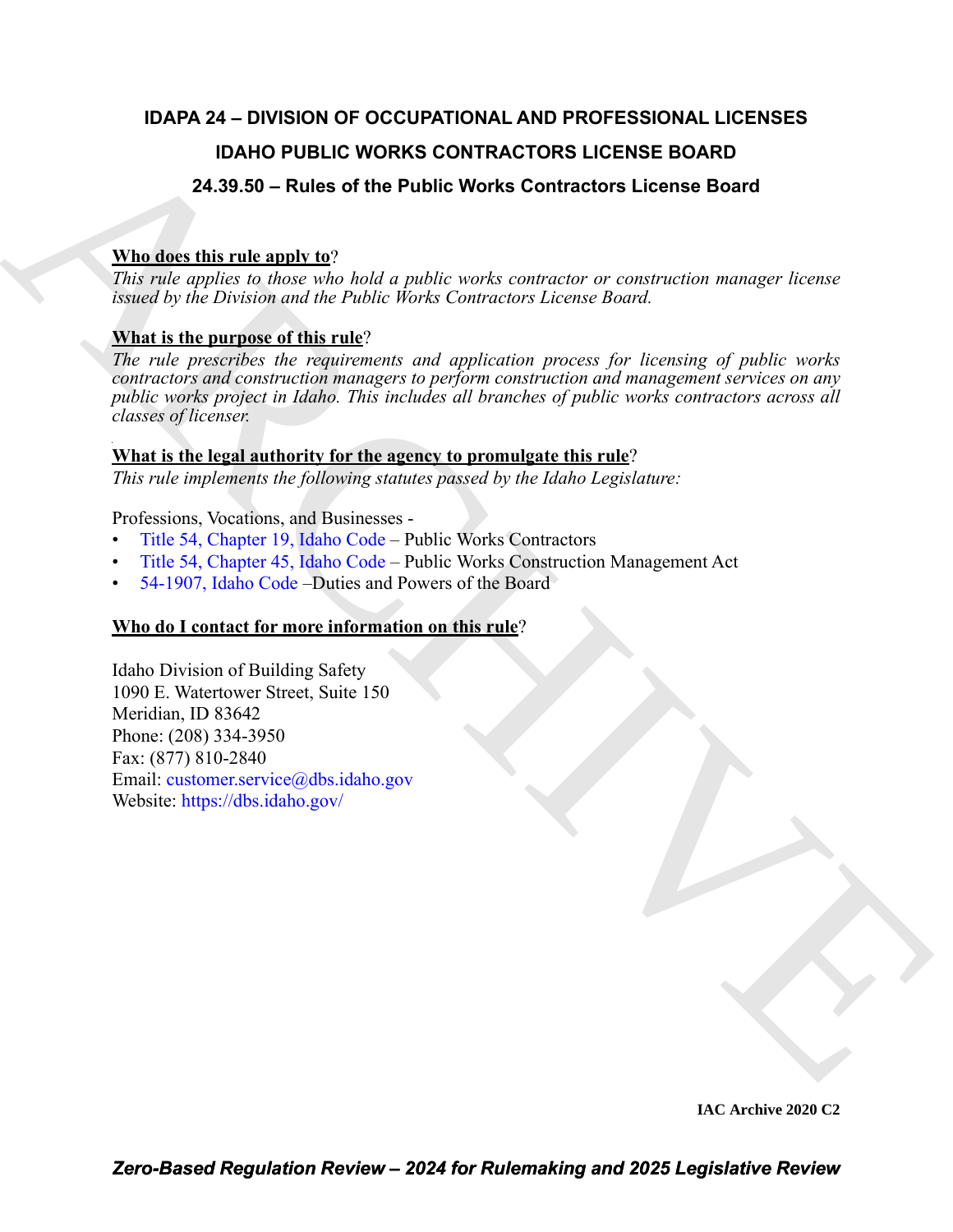# **Table of Contents**

| 24.39.50 - Rules of the Public Works Contractors License Board                                                                                 |  |
|------------------------------------------------------------------------------------------------------------------------------------------------|--|
|                                                                                                                                                |  |
|                                                                                                                                                |  |
|                                                                                                                                                |  |
|                                                                                                                                                |  |
|                                                                                                                                                |  |
|                                                                                                                                                |  |
|                                                                                                                                                |  |
|                                                                                                                                                |  |
| 105. License Renewal -- Filing Deadlines; Petitions For Extension Of                                                                           |  |
| 106. Special Provisions Covered In A Petition To Change Or Add Types Of                                                                        |  |
|                                                                                                                                                |  |
|                                                                                                                                                |  |
| 110. Application For Licensure -- Documentation; Appraisals; References;                                                                       |  |
|                                                                                                                                                |  |
|                                                                                                                                                |  |
|                                                                                                                                                |  |
|                                                                                                                                                |  |
|                                                                                                                                                |  |
|                                                                                                                                                |  |
|                                                                                                                                                |  |
|                                                                                                                                                |  |
|                                                                                                                                                |  |
| 300. Business Organization -- Changes In Organization Or Structure -- Members<br>Of Joint Ventures - Changes For Reasons Other Than Death.  19 |  |
|                                                                                                                                                |  |
|                                                                                                                                                |  |
|                                                                                                                                                |  |
|                                                                                                                                                |  |
|                                                                                                                                                |  |
|                                                                                                                                                |  |
|                                                                                                                                                |  |
|                                                                                                                                                |  |
|                                                                                                                                                |  |
|                                                                                                                                                |  |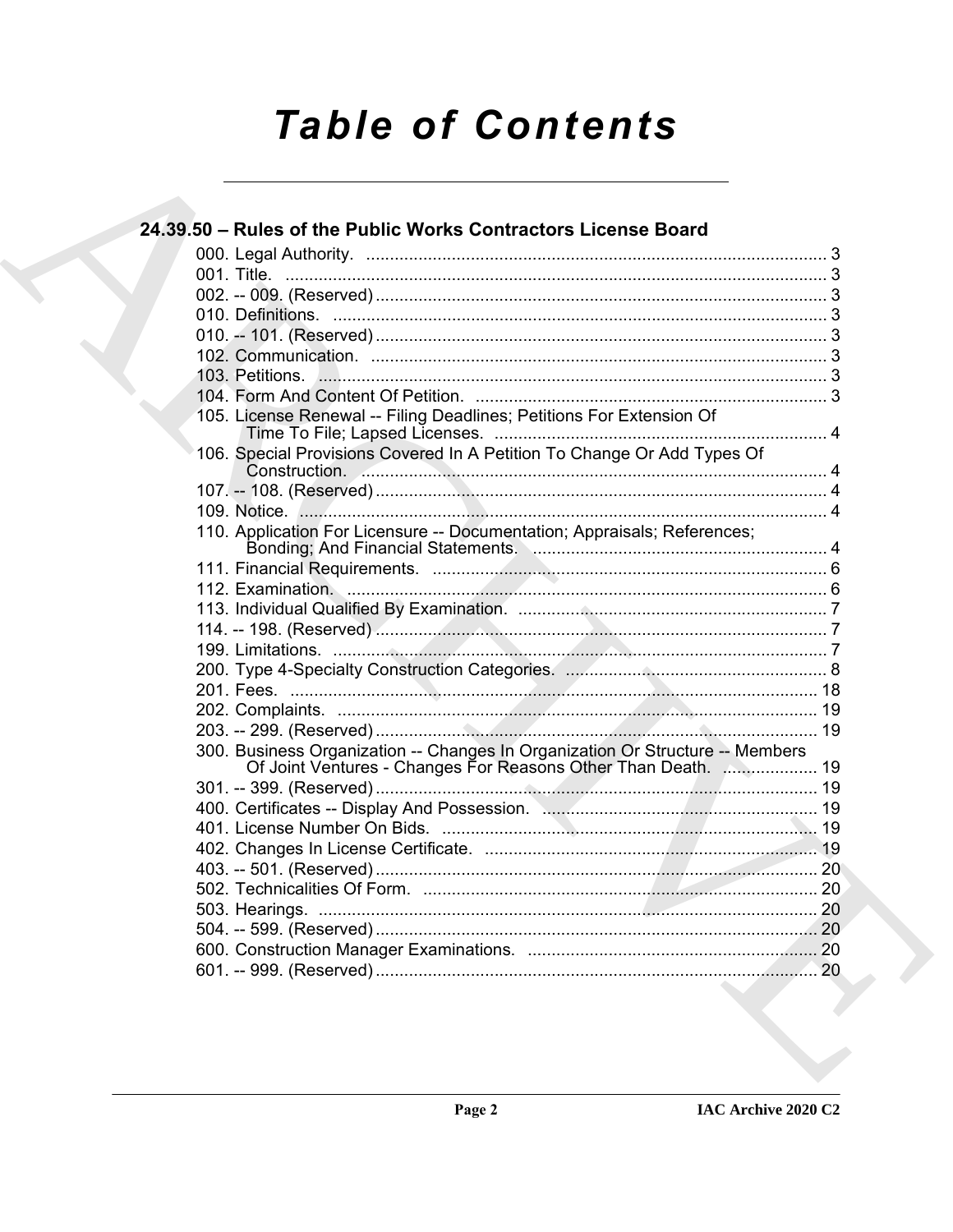#### <span id="page-2-24"></span><span id="page-2-22"></span><span id="page-2-14"></span><span id="page-2-13"></span><span id="page-2-12"></span><span id="page-2-11"></span><span id="page-2-10"></span><span id="page-2-1"></span><span id="page-2-0"></span>**24.39.50 – RULES OF THE PUBLIC WORKS CONTRACTORS LICENSE BOARD**

<span id="page-2-4"></span><span id="page-2-3"></span><span id="page-2-2"></span>

| 000.                                   | LEGAL AUTHORITY.<br>This chapter is adopted pursuant to Section 54-1907, Idaho Code, as amended.                                                                                                                                                                                                                                                                                                                                                                                                                                 | $(7-1-21)T$ |
|----------------------------------------|----------------------------------------------------------------------------------------------------------------------------------------------------------------------------------------------------------------------------------------------------------------------------------------------------------------------------------------------------------------------------------------------------------------------------------------------------------------------------------------------------------------------------------|-------------|
| 001.<br>TITLE.                         | These rules govern the practice of public works contractors in Idaho.                                                                                                                                                                                                                                                                                                                                                                                                                                                            | $(7-1-21)T$ |
| $002. - 009.$                          | (RESERVED)                                                                                                                                                                                                                                                                                                                                                                                                                                                                                                                       |             |
| 010.<br>As used in these rules.        | <b>DEFINITIONS.</b>                                                                                                                                                                                                                                                                                                                                                                                                                                                                                                              | $(7-1-21)T$ |
| 01.                                    | Applicant. Any person who has filed an application with the administrator.                                                                                                                                                                                                                                                                                                                                                                                                                                                       | $(7-1-21)T$ |
| 02.                                    | <b>Compiled.</b> A type of financial statement in which the information presented is based solely upon<br>representations by an organization's management.                                                                                                                                                                                                                                                                                                                                                                       | $(7-1-21)T$ |
| 03.                                    | <b>Estimated Cost.</b> For the purposes of the application of Section 54-1903(i), Idaho Code, the term<br>"estimated cost" refers to the total aggregate amount of the value of all the separate or individual jobs, parts,<br>components, or undertakings involved in the construction of a single project when combined and considered as a<br>whole, regardless of the types of trades, sub-contracts, work, or other individual aspects involved, and without regard<br>to the number of trades or crafts that are involved. | $(7-1-21)T$ |
| 04.<br>accepted accounting principles. | Financial Statement. A balance sheet and income statement prepared in accordance with generally                                                                                                                                                                                                                                                                                                                                                                                                                                  | $(7-1-21)T$ |
| 05.                                    | Incidental Work. Work, the nature of which does not require any additional trade licenses and<br>which may be carried out in conjunction with an activity for which the licensee is licensed, but is not intended to<br>produce an amount of income over ten percent $(10\%)$ of the total bid amount.                                                                                                                                                                                                                           | $(7-1-21)T$ |
| 06.                                    | Independent Audit Report. A report prepared by an independent certified public accountant<br>presenting such auditor's opinion on the fairness of the organization's financial statements and prepared in<br>accordance with generally accepted auditing standards.                                                                                                                                                                                                                                                              | $(7-1-21)T$ |
| 07.<br>works contractor license.       | Licensee. Includes any individual proprietor, partnership, limited liability partnership, limited<br>liability company, corporation, joint venture, or other business organization holding a current, unrevoked public                                                                                                                                                                                                                                                                                                           | $(7-1-21)T$ |
| 08.                                    | <b>Qualified Individual</b> . The person qualifying by examination as to the experience and knowledge<br>required by Section 54-1910(a), Idaho Code.                                                                                                                                                                                                                                                                                                                                                                             | $(7-1-21)T$ |
| 09.                                    | Reviewed. Refers to a financial statement that is accompanied by the opinion of a certified public<br>accountant stating that, based upon representations by the organization's management, the reviewer has a reasonable<br>basis for expressing limited assurance that there are no material modifications that should be made to the financial<br>statements in order for the statements to be in accordance with generally accepted accounting principles. (7-1-21)T                                                         |             |
| $010. - 101.$                          | (RESERVED)                                                                                                                                                                                                                                                                                                                                                                                                                                                                                                                       |             |
| 102.                                   | <b>COMMUNICATION.</b><br>All communications are deemed officially received only when delivered to the office of the administrator. $(7-1-21)$ T                                                                                                                                                                                                                                                                                                                                                                                  |             |
| 103.<br>PETITIONS.                     | An applicant or licensee seeking an order or decision of the administrator or the Board on any matter, or disciplinary<br>proceeding, must file a written petition.                                                                                                                                                                                                                                                                                                                                                              | $(7-1-21)T$ |
| 104.                                   | FORM AND CONTENT OF PETITION.                                                                                                                                                                                                                                                                                                                                                                                                                                                                                                    |             |
| 01.                                    | Form. The petition, including the heading, the name of the petitioner or person making the request,<br>and the purpose of the petition must contain the following:                                                                                                                                                                                                                                                                                                                                                               | $(7-1-21)T$ |
| a.                                     | The petitioner's name, address, and license number.                                                                                                                                                                                                                                                                                                                                                                                                                                                                              | $(7-1-21)T$ |
|                                        |                                                                                                                                                                                                                                                                                                                                                                                                                                                                                                                                  |             |

#### <span id="page-2-19"></span><span id="page-2-18"></span><span id="page-2-17"></span><span id="page-2-16"></span><span id="page-2-15"></span><span id="page-2-5"></span>**010. -- 101. (RESERVED)**

#### <span id="page-2-9"></span><span id="page-2-6"></span>**102. COMMUNICATION.**

#### <span id="page-2-23"></span><span id="page-2-7"></span>**103. PETITIONS.**

#### <span id="page-2-21"></span><span id="page-2-20"></span><span id="page-2-8"></span>**104. FORM AND CONTENT OF PETITION.**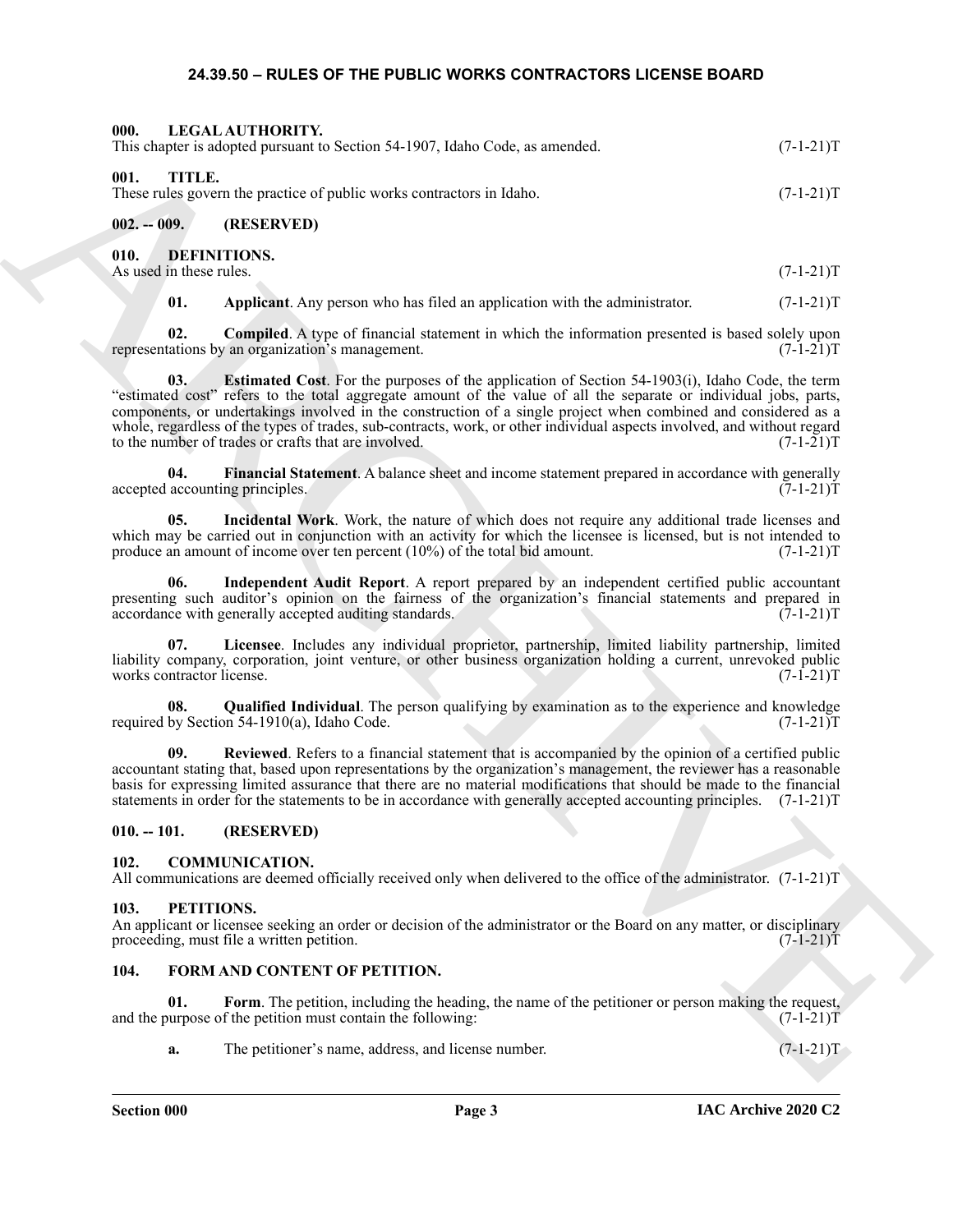**b.** The petitioner's request in brief, precise and specific terms, including references to any pertinent or rules, and a detailed explanation of the purpose for the request. (7-1-21) statutes or rules, and a detailed explanation of the purpose for the request.

**c.** Statements of fact to support the request. Briefs and supporting documents may accompany petitions.  $(7-1-21)T$ 

<span id="page-3-6"></span>**02.** Service. The petition must be dated and signed by the petitioner, and filed as set forth in Section (7-1-21)T  $102$  of these rules.

#### <span id="page-3-7"></span><span id="page-3-0"></span>**105. LICENSE RENEWAL -- FILING DEADLINES; PETITIONS FOR EXTENSION OF TIME TO FILE; LAPSED LICENSES.**

<span id="page-3-12"></span><span id="page-3-10"></span>**01.** Filing Deadline. Applications for renewal of a license must be filed by the last working day of the unich the license expires. month in which the license expires.

**2004** - *Platte Works Contractor License Board*<br> **2006** - *Platte Works Contractor License Board***<br>
<b>ARCHIVE CONTRACTS CONTRACTS (Platter and Contract Contracts Contracts Contracts Contracts Contracts Contracts Contr 02. Extension of Time**. A petition for an extension of time in which to renew must be filed by the last working day of the month in which the license expires. The petition must be accompanied by a fee in the amount of the prorated portion of the annual license fee for the class of license applied for, with a minimum fee of at least fifty dollars (\$50). The fee for this service is required in addition to the licensing and renewal fees provided for in Section 201 of these rules and paid to the Division at the time of application for licensure. Petitions not accompanied by the required fees or filed after the license has expired will not be honored. (7-1-21)T

**a.** The petition must specify the number of days for which the extension is being requested; however circumstances may an extension exceed sixty (60) days.  $(7-1-21)$ under no circumstances may an extension exceed sixty  $(60)$  days.

<span id="page-3-8"></span>**03. Approval of Petition**. Approval of a petition for an extension of time authorizes operation as a contractor until the administrator completes action on the renewal application, provided the application for renewal is filed with the Administrator within the extended time specified. (7-1-21)T

<span id="page-3-11"></span>**Failure to File**. If the licensee fails to file a timely application for renewal or petition for extension, the license lapses and expires on the last day of the license period. Licenses not renewed in a timely manner are considered delinquent for a period of one (1) year from the last day of the license period and may be renewed at any time during that year. Licenses delinquent for more than a period of one (1) year must be reinstated and the applicant for reinstatement must apply as if for a new license.  $(7-1-21)$ T

<span id="page-3-9"></span>**05. Expedited Licensure**. Upon an applicant's request and payment of a fee of one hundred dollars (\$100), the Division will expedite its review and determination of a license application. The fee for this service is required in addition to the licensing and renewal fees provided for in Section 201 of these rules and must be paid to the Division at the time of application for licensure. (7-1-21)T

#### <span id="page-3-14"></span><span id="page-3-1"></span>**106. SPECIAL PROVISIONS COVERED IN A PETITION TO CHANGE OR ADD TYPES OF CONSTRUCTION.**

A petition to change or add types of construction must be supported by evidence, satisfactory to the administrator, of work history, job performance, experience, equipment, financial responsibility, and a minimum of three (3) letters of reference. The evidence of work history, job performance, experience, and financial responsibility must comply with the requirements of Subsections 110.01 and 110.02 of these rules. All of the evidence must specifically pertain to work that is similar in scope and value to that for which the change or addition is being requested.  $(7-1-21)T$ 

#### <span id="page-3-2"></span>**107. -- 108. (RESERVED)**

#### <span id="page-3-13"></span><span id="page-3-3"></span>**109. NOTICE.**

In any contested case or other matter of Board business, written notification, mailed to the licensee or the applicant at the most current address on record with the Board, constitutes sufficient notification for all purposes within Title 54, Chapter 19, Idaho Code, and these rules. (7-1-21)T

#### <span id="page-3-5"></span><span id="page-3-4"></span>**110. APPLICATION FOR LICENSURE -- DOCUMENTATION; APPRAISALS; REFERENCES; BONDING; AND FINANCIAL STATEMENTS.**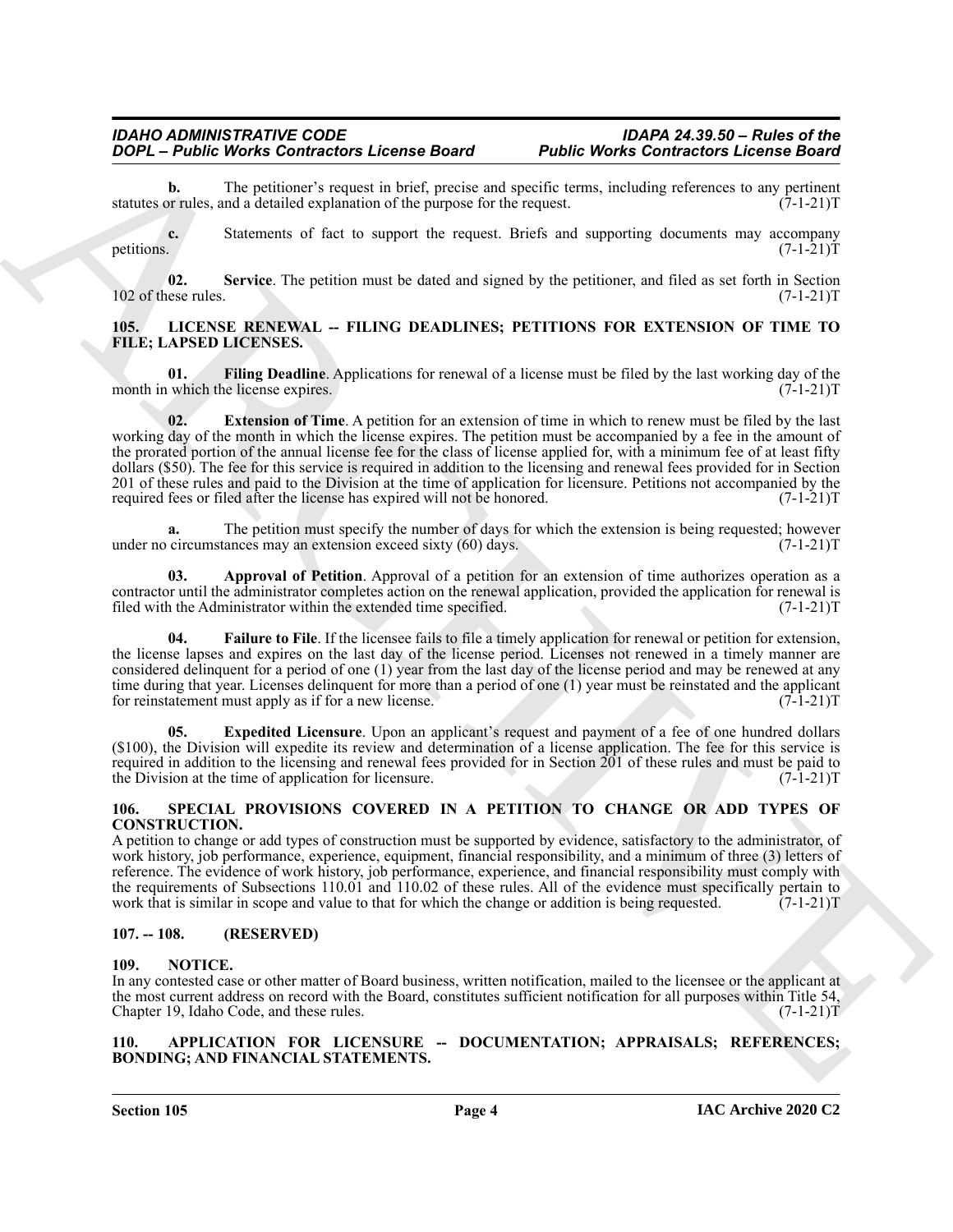<span id="page-4-0"></span>**01. Application Documentation**. To obtain a license, the applicant must submit to the administrator, on such forms and in a format as the administrator prescribes, including electronically, accompanied by the required fee for the class of license applied for, a complete written application for such license. All of the information submitted by the applicant must specifically pertain to work that is similar in scope and value to that for which licensure is being requested or that is being requested in a petition to change or add types of construction. The information contained in such application forms must include: (7-1-21) information contained in such application forms must include:

**a.** A complete statement of the general nature of applicant's contracting business, including a concise description of the applicant's experience and qualifications as a contractor and a list of clients for whom work has been performed; (7-1-21)T

**b.** A description of the value and character of contract work completed and for whom performed is three (3) year period prior to filing the application; (7-1-21) during the three  $(3)$  year period prior to filing the application;

**c.** A general description of applicant's machinery and equipment; and  $(7-1-21)$ T

**d.** An annual financial statement, as herein defined, that covers a period of time ending no more than twelve (12) months prior to the date of submission of the application, indicating compliance with such financial requirements as the Board may prescribe by rule. The applicant's financial statement may be supplemented with:

 $(7-1-21)T$ 

i. Bonding. As authorized by Section 54-1910(e), Idaho Code, a letter from applicant's bonding company, not an insurance agent, stating the amount of the applicant's bonding capability per project and in the aggregate, including supporting documentation; (7-1-21)T

ii. Guaranty. Documentation, satisfactory to the administrator, of the existence of a written guaranty agreement between the applicant and a third-party in which the third-party guarantor agrees to assume financial responsibility for payment of any obligations of the applicant for any particular project as may be determined by a court of competent jurisdiction. The guaranty agreement, along with financial statements meeting the requirements of<br>Paragraph 110.01.e. of this rule, must be submitted with the license application. (7-1-21) Paragraph  $110.01$ .e. of this rule, must be submitted with the license application.

**e.** For Class A, AA, AAA, and Unlimited license applications, financial statements must be accompanied by an independent auditor's report or be reviewed. For Class B and CC license applications, financial statements must be accompanied by an independent audit report or be reviewed or compiled by a certified public accountant. For Class C and Class D license applications, financial statements must be accompanied by an independent audit report or be reviewed, compiled, or on the form provided by the administrator, and include such additional information as may be required by the administrator to determine the applicant's fitness for a license.

 $(7-1-21)T$ 

**2004** - **Plutter Works Contractors Lecense Board**<br> **Public Works Contractors Lecense Board**<br> **Public Victoris Contractors Lecense Board**<br> **Public Victoris Contractors Actual Contractors Actual Contractors Actual Contract f.** The name, social security number, and business address of an individual applicant or, if the applicant is a partnership, its tax identification number, business address, and the names and addresses of all general partners; and if the applicant is a corporation, association, limited liability company, limited liability partnership, or other organization, its tax identification number, business address, and the names and addresses of other organization, its tax identification number, business address, and the names and addresses of the president, vice president, secretary, treasurer, and chief construction managing officers, or responsible managing employee. (7-1- 21)T

**g.** Applicants requesting a licensing class higher than that for which the applicant is currently licensed must provide documentation, satisfactory to the administrator, of having performed projects, similar in scope and character to those for which license is requested. The monetary value of those jobs must fall within a range not less<br>than thirty percent (30%) below that for which the applicant is currently licensed. (7-1-21) than thirty percent  $(30\%)$  below that for which the applicant is currently licensed.

<span id="page-4-1"></span>**02. Application for Change in Licensing Class**. Requests for a licensing class higher than that for which the applicant is currently licensed must be accompanied by the information in Subsection 110.01 of these rules, and the applicable fee. Licenses granted under Subsection 110.02 of these rules are valid for a period of twelve (12) months from the date of issuance.  $(7-1-21)$ T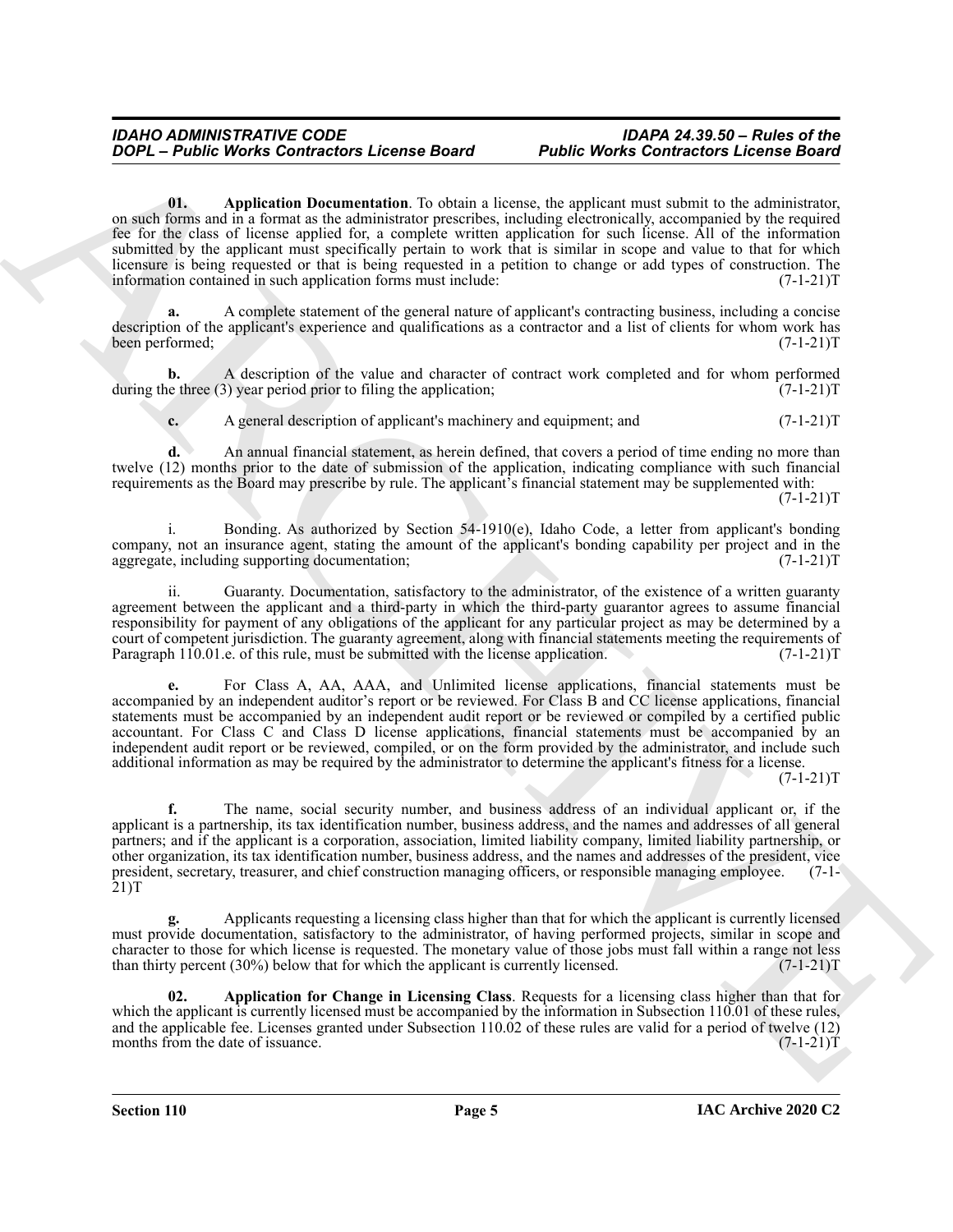#### <span id="page-5-8"></span><span id="page-5-4"></span><span id="page-5-2"></span><span id="page-5-0"></span>**111. FINANCIAL REQUIREMENTS.**

<span id="page-5-3"></span>

|                             | DOPL - Public Works Contractors License Board                                                                            |                                              | <b>Public Works Contractors License Board</b>                                                                                                                                                                                                                                                                                                                                                                                                                                                                                                                                                                                                                                                                                              |             |
|-----------------------------|--------------------------------------------------------------------------------------------------------------------------|----------------------------------------------|--------------------------------------------------------------------------------------------------------------------------------------------------------------------------------------------------------------------------------------------------------------------------------------------------------------------------------------------------------------------------------------------------------------------------------------------------------------------------------------------------------------------------------------------------------------------------------------------------------------------------------------------------------------------------------------------------------------------------------------------|-------------|
| 03.<br>the renewal license. |                                                                                                                          |                                              | <b>Extension of Time to File Financial Statement</b> . The administrator may grant an extension of time<br>to file the annual financial statement if the licensee provides an interim compiled balance sheet and income statement<br>for the applicant's fiscal year-to-date, duly certified as true by the applicant, and if a partnership, limited liability<br>company, or limited liability partnership by a member thereof, and if a corporation, by its executive or financial<br>officer. Such renewal application must be filed prior to the first day of such renewal licensing period. In the event an<br>extension is granted, the renewal license is valid for a period of twelve (12) months from the date of the issuance of | $(7-1-21)T$ |
| 04.                         | firm established and qualified to perform such services.                                                                 |                                              | Appraisals. The administrator may require submission of an independent appraisal of any real or<br>chattel property reported by an applicant or licensee. Such appraisals must be conducted by a disinterested person or                                                                                                                                                                                                                                                                                                                                                                                                                                                                                                                   | $(7-1-21)T$ |
| 05.                         | determining the applicant's qualifications.                                                                              |                                              | References. The administrator may require an applicant for an original or renewal license to<br>furnish such personal, business, character, financial, or other written references as deemed necessary and advisable in                                                                                                                                                                                                                                                                                                                                                                                                                                                                                                                    | $(7-1-21)T$ |
| 111.                        | <b>FINANCIAL REQUIREMENTS.</b><br>provided in Table 111.01:                                                              |                                              | The financial requirements for obtaining and maintaining a heavy, highway, building, and specialty construction<br>license under this act must be as described in this section for each respective class. An applicant requesting a license<br>for each class identified in this section must have a minimum net worth and possess an amount of working capital as                                                                                                                                                                                                                                                                                                                                                                         |             |
|                             |                                                                                                                          | <b>TABLE 111.01 - FINANCIAL REQUIREMENTS</b> |                                                                                                                                                                                                                                                                                                                                                                                                                                                                                                                                                                                                                                                                                                                                            |             |
|                             | <b>LICENSE CLASS</b>                                                                                                     | <b>NET WORTH</b>                             | <b>WORKING CAPITAL</b>                                                                                                                                                                                                                                                                                                                                                                                                                                                                                                                                                                                                                                                                                                                     |             |
|                             | Unlimited                                                                                                                | \$1,000,000                                  | \$600,000                                                                                                                                                                                                                                                                                                                                                                                                                                                                                                                                                                                                                                                                                                                                  |             |
|                             | AAA                                                                                                                      | \$600,000                                    | \$200,000                                                                                                                                                                                                                                                                                                                                                                                                                                                                                                                                                                                                                                                                                                                                  |             |
|                             | AA                                                                                                                       | \$450,000                                    | \$150,000                                                                                                                                                                                                                                                                                                                                                                                                                                                                                                                                                                                                                                                                                                                                  |             |
|                             | A                                                                                                                        | \$300,000                                    | \$100,000                                                                                                                                                                                                                                                                                                                                                                                                                                                                                                                                                                                                                                                                                                                                  |             |
|                             | B                                                                                                                        | \$150,000                                    | \$50,000                                                                                                                                                                                                                                                                                                                                                                                                                                                                                                                                                                                                                                                                                                                                   |             |
|                             | CC                                                                                                                       | \$75,000                                     | \$25,000                                                                                                                                                                                                                                                                                                                                                                                                                                                                                                                                                                                                                                                                                                                                   |             |
|                             | C                                                                                                                        | \$25,000                                     | \$7,500                                                                                                                                                                                                                                                                                                                                                                                                                                                                                                                                                                                                                                                                                                                                    |             |
|                             | D                                                                                                                        | \$10,000                                     | \$3,000                                                                                                                                                                                                                                                                                                                                                                                                                                                                                                                                                                                                                                                                                                                                    |             |
|                             |                                                                                                                          |                                              |                                                                                                                                                                                                                                                                                                                                                                                                                                                                                                                                                                                                                                                                                                                                            | $(7-1-21)T$ |
| 112.                        | <b>EXAMINATION.</b>                                                                                                      |                                              |                                                                                                                                                                                                                                                                                                                                                                                                                                                                                                                                                                                                                                                                                                                                            |             |
|                             |                                                                                                                          |                                              | The Board approves all subject areas and topics to be included in the public works contractor license examination.                                                                                                                                                                                                                                                                                                                                                                                                                                                                                                                                                                                                                         | $(7-1-21)T$ |
| 01.                         | <b>Frequency of Conducting of Examinations.</b>                                                                          |                                              |                                                                                                                                                                                                                                                                                                                                                                                                                                                                                                                                                                                                                                                                                                                                            | $(7-1-21)T$ |
| a.                          | minimum of four $(4)$ times each year in the Division's three $(3)$ office locations.                                    |                                              | Examinations for all classes of licenses under the Public Contractors laws and rules will be given a                                                                                                                                                                                                                                                                                                                                                                                                                                                                                                                                                                                                                                       | $(7-1-21)T$ |
| b.                          | will be given, following approval of the application.                                                                    |                                              | The applicant will be notified in writing of the date, time, and location at which the examinations                                                                                                                                                                                                                                                                                                                                                                                                                                                                                                                                                                                                                                        | $(7-1-21)T$ |
| 02.                         | examination, and require all license applicants, with the exception of Class D applicants, to pay to the testing service |                                              | Professional Testing Services. In lieu of the administration by the administrator of the<br>examination for licenses, the administrator may contract with a professional testing service to administer the                                                                                                                                                                                                                                                                                                                                                                                                                                                                                                                                 |             |

#### $(7-1-21)T$

#### <span id="page-5-5"></span><span id="page-5-1"></span>**112. EXAMINATION.**

#### <span id="page-5-7"></span><span id="page-5-6"></span>**01. Frequency of Conducting of Examinations**. (7-1-21)T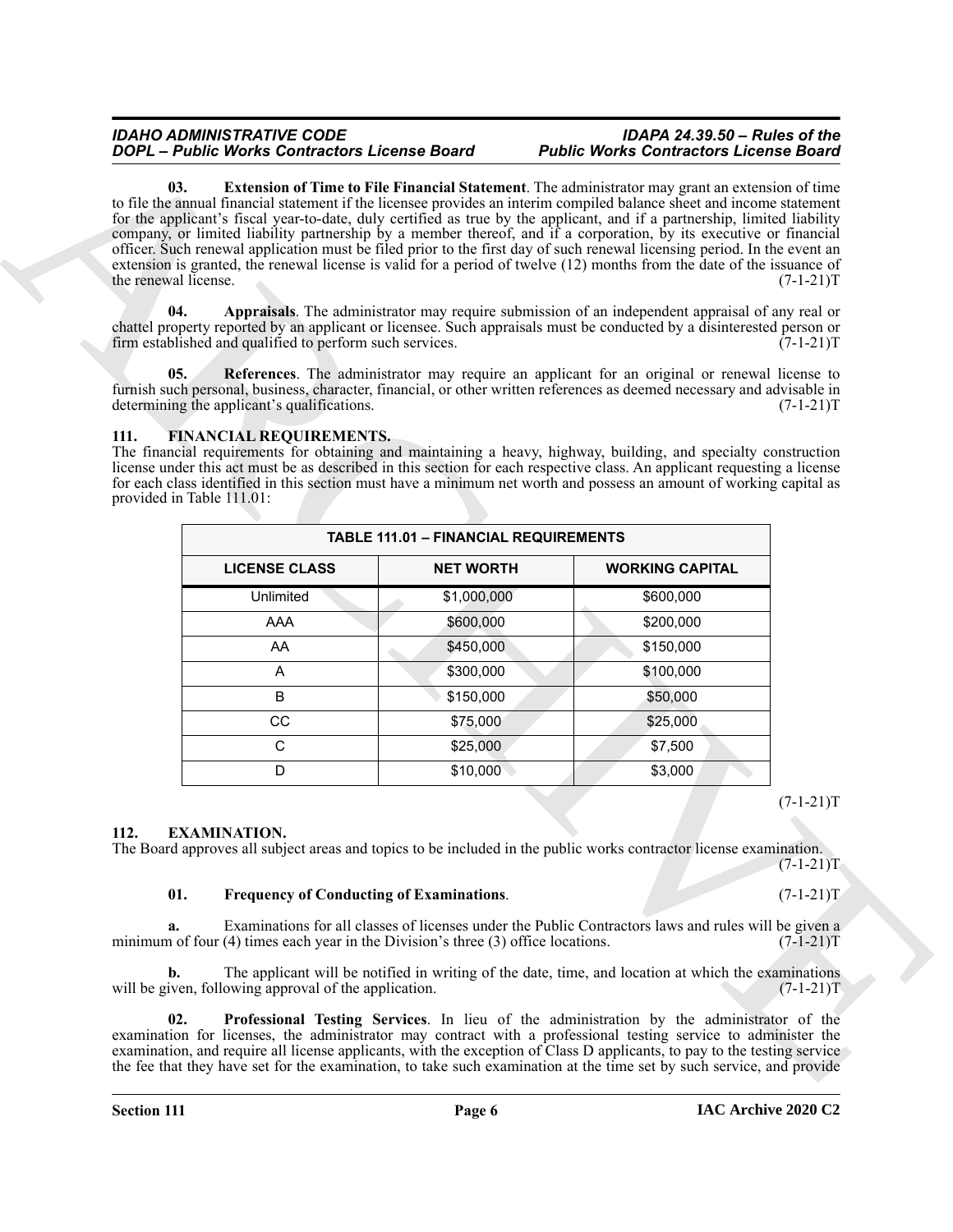the Division acceptable verification of the test score. In such instances, the Division may charge and retain the application fee provided for by Section 54-1911, Idaho Code, to cover the cost of reviewing the applicant's application.  $(7-1-21)T$ application.  $(7-1-21)$ T

**a.** Class D applicants will utilize the existing in-house, open-book examination.  $(7-1-21)$ T

**b.** Class D licensees pursuing an upgrade must reapply and pass the examination administered by the onal testing service.  $(7-1-21)T$ professional testing service.

**03.** Required Score. The applicant must receive a final grade of seventy percent (70%) or higher prior ce of the appropriate license. (7-1-21)<sup>T</sup> to issuance of the appropriate license.

#### <span id="page-6-4"></span><span id="page-6-3"></span>**04. Failed Examinations**. (7-1-21)T

**a.** An applicant receiving less than a passing score on a first or second examination may be ned without reapplication. (7-1-21) reexamined without reapplication.

**b.** Before being reexamined after failing an examination the third time, an applicant must resubmit the application and fee. (7-1-21)T

**c.** Before being reexamined after any further failures, an applicant for reexamination must wait until the expiration of sixty (60) days from the date of the failed examination and resubmit the application and fee for each subsequent examination.  $(7-1-21)$ T subsequent examination.

### <span id="page-6-5"></span><span id="page-6-0"></span>**113. INDIVIDUAL QUALIFIED BY EXAMINATION.**

<span id="page-6-7"></span>**01.** Written Notice. Written notice, required by Section 54-1910(a), Idaho Code, that the Qualified Individual of a public works contractor has ceased to be connected with the contractor must be provided to the Administrator on forms prescribed by the Administrator indicating the date the Qualified Individual ceased to be connected with the contractor. (7-1-21)T connected with the contractor.

<span id="page-6-6"></span>**02. Reasonable Length of Time**. If a public works contractor notifies the Administrator that the contractor's Qualified Individual has ceased to be connected with the contractor, the contractor's license will remain in force for ninety (90) days from the date of the notice. (7-1-21)T

#### <span id="page-6-1"></span>**114. -- 198. (RESERVED)**

#### <span id="page-6-2"></span>**199. LIMITATIONS.**

<span id="page-6-11"></span><span id="page-6-10"></span><span id="page-6-9"></span><span id="page-6-8"></span>**01.** One License. A licensee will be permitted to hold only one (1) class of license at any given time.  $(7-1-21)T$ 

**02. Previous License Null and Void**. When a licensee of one class has been issued a license of another previous license is null and void. (7-1-21) class, the previous license is null and void.

**SOON: EVERY WAYS CONTRACT LICENSE REPORT (PROFESSION CONTRACT) CONTRACT CONTRACT CONTRACT CONTRACT CONTRACT CONTRACT CONTRACT CONTRACT CONTRACT CONTRACT CONTRACT CONTRACT CONTRACT CONTRACT CONTRACT CONTRACT CONTRACT 03. Total Bid Cost**. The total of any single bid on a given public works project, or the aggregate total of any split bids, or the aggregate total of any base bid and any alternate bid items, or the aggregate total of any separate bid by a licensee of any class, except Class Unlimited, may not exceed the estimated cost or bid limit of the class of license held by the licensee. The aggregate total of bids must include all bids of the subcontractors. Subcontractor bids are not considered a separate bid for the purposes of computing the bid on a given public works project. (7-1-21) project. (7-1-21)T

**04. Two or More Licensees**. Two (2) or more licensees of the same class or of different classes are not permitted to combine the estimated cost or bid limit of their licenses to submit a bid in excess of the license held by either licensee. (7-1-21) either licensee.

<span id="page-6-13"></span><span id="page-6-12"></span>**05.** Type 4 License Holder. The holder of a license for Type 4, Specialty Construction, are entitled to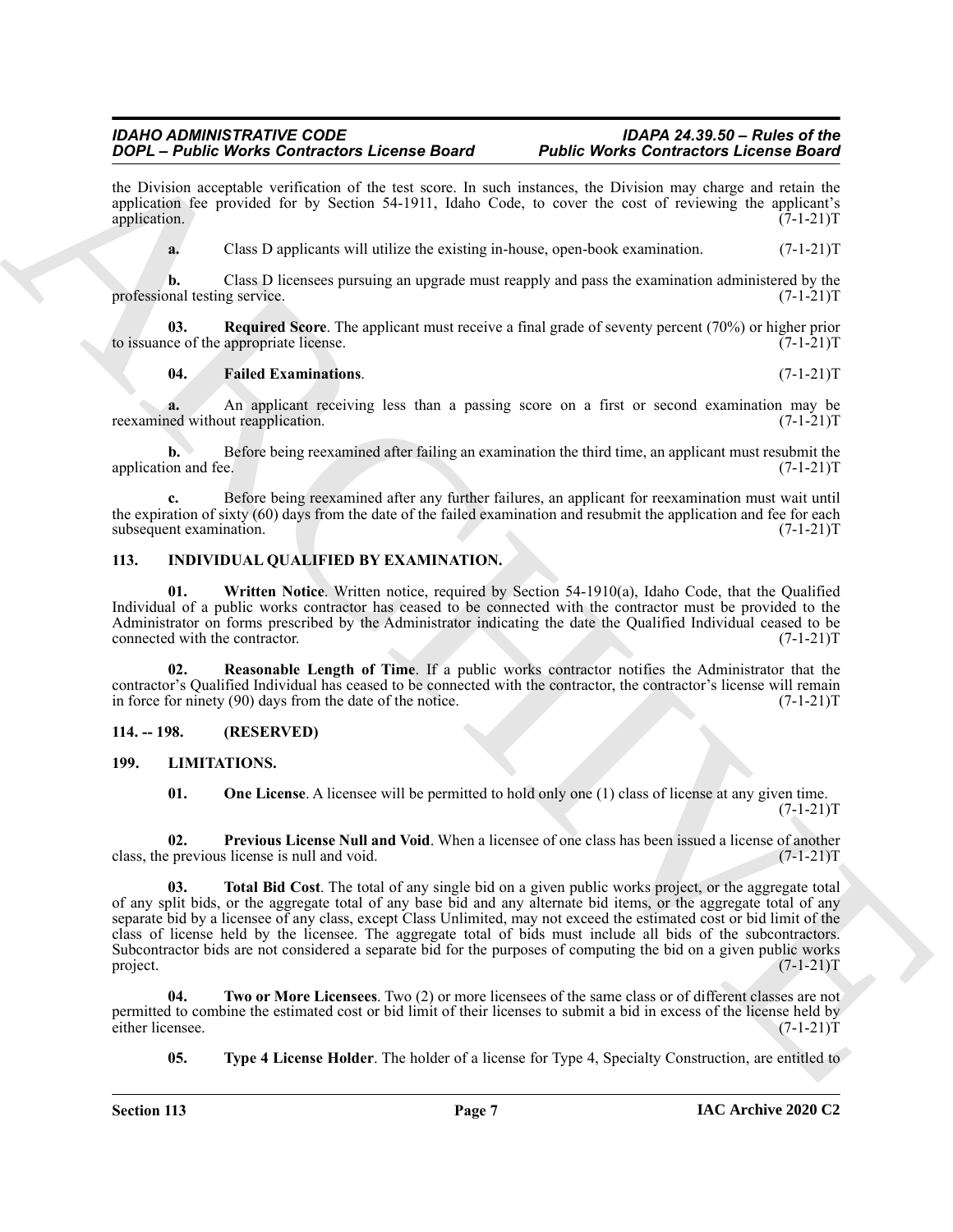bid a public works project as a prime contractor or as a subcontractor, if more than fifty percent (50%) of the work to be performed by him on such project is covered by a category or categories listed on the license held by the licensee.  $(7-1-21)T$ 

### <span id="page-7-1"></span><span id="page-7-0"></span>**200. TYPE 4-SPECIALTY CONSTRUCTION CATEGORIES.**

A license for Type 4-Specialty Construction must list one (1) or more specialty construction categories to which the license is restricted. Categories and their definitions are:  $(7-1-21)$ license is restricted. Categories and their definitions are:

<span id="page-7-6"></span>**01. 01107 Engineering**. A specialty contractor whose primary business includes providing engineering engineering engineering engineering (7-1-21) T and design services such as civil, electrical, mechanical, and structural.

<span id="page-7-11"></span>**02. 01541 Scaffolding and Shoring**. A specialty contractor whose primary business is the installation of any temporary elevated platform and its supporting structure used for supporting workmen or materials or both, and props or posts of timber or other material in compression used for the temporary support of excavations, formwork or unsafe structures; the process of erecting shoring. (7-1-21)T

<span id="page-7-3"></span>**03. 01542 Craning and Erection**. A specialty contractor whose primary business includes the art, ability and skill to safely control the workings of a crane in such a manner that building materials, supplies, equipment and structural work can be raised and set in a final position.  $(7-\overline{1}-21)T$ 

<span id="page-7-2"></span>**04. 01550 Construction Zone Traffic Control**. A specialty contractor whose primary business is the installation or removal of temporary lane closures, flagging or traffic diversions, utilizing pilot cars, portable devices such as cones, delineators, barricades, sign stands, flashing beacons, flashing arrow trailers, and changeable message signs on roadways, public streets and highways or public conveyances. (7-1-21) signs on roadways, public streets and highways or public conveyances.

<span id="page-7-13"></span>**05. 01570 Temporary Erosion and Sediment Controls**. A specialty contractor whose primary business includes the ability and expertise to install silt fencing or other similar devices to prevent erosion and contain silt. (7-1-21) silt. (7-1-21)T

<span id="page-7-10"></span><span id="page-7-8"></span>**06. 02110 Excavation, Removal and Handling of Hazardous Material**. A specialty contractor whose primary business includes the excavation and removal of toxic and hazardous site materials. Contractors must be properly licensed and certified if required. (7-1-21) T

2004. A noise Works Contractor Letons Board of the Media Contractor (Seconds Party) (1973) (1973) (1973) (1973) (1973) (1973) (1973) (1973) (1973) (1973) (1973) (1973) (1973) (1973) (1973) (1973) (1973) (1973) (1973) (197 **07. 02115 Removal of Underground Storage Tanks**. A specialty contractor whose primary business includes, but is not limited to, the excavation, removal, cleanup, and disposal of underground storage tanks that have contained petrochemical type fuels. This work should include the sampling and testing of surrounding materials and<br>(7-1-21)T filing of closure documents.

<span id="page-7-7"></span>**08. 02195 Environmental Remediation, Restoration and Soil Stabilization**. A specialty contractor imary business is the remediation and restoration of contaminated environmental sites. (7-1-21)T whose primary business is the remediation and restoration of contaminated environmental sites.

<span id="page-7-5"></span>**09. 02210 Drilling**. A specialty contractor whose primary business includes practical elementary knowledge of geology and hydrology; the art, ability, knowledge, science and expertise to bore, drill, excavate, case, pack or cement by use of standard practices, including the use of diamond bits, cable tools, percussion, air percussion, rotary, reverse circulation rotary methods or jetting. (7-1-21) rotary, air rotary, reverse circulation rotary methods or jetting.

<span id="page-7-4"></span>**10. 02220 Demolition**. A specialty contractor whose primary business includes the ability and expertise to demolish all types of buildings or structures and to remove all of such buildings or structures from the premises, and maintain the premises surrounding demolition site safely for passing public.  $(7-1-21)T$ premises, and maintain the premises surrounding demolition site safely for passing public.

<span id="page-7-12"></span>**11. 02230 Site Clearing**. A specialty contractor whose primary business includes the ability and expertise to remove and dispose of all trees, brush, shrubs, logs, windfalls, stumps, roots, debris and other obstacles in preparation for excavation of a construction site or other uses. (7-1-21)T

<span id="page-7-9"></span>**12. 02231 Logging**. A specialty contractor whose primary business and expertise includes the clearing, cutting, removal and transportation of logs and trees and the construction of temporary roads and structures for such operations along with any reclamation work associated with such operations. (7-1-21)T operations along with any reclamation work associated with such operations.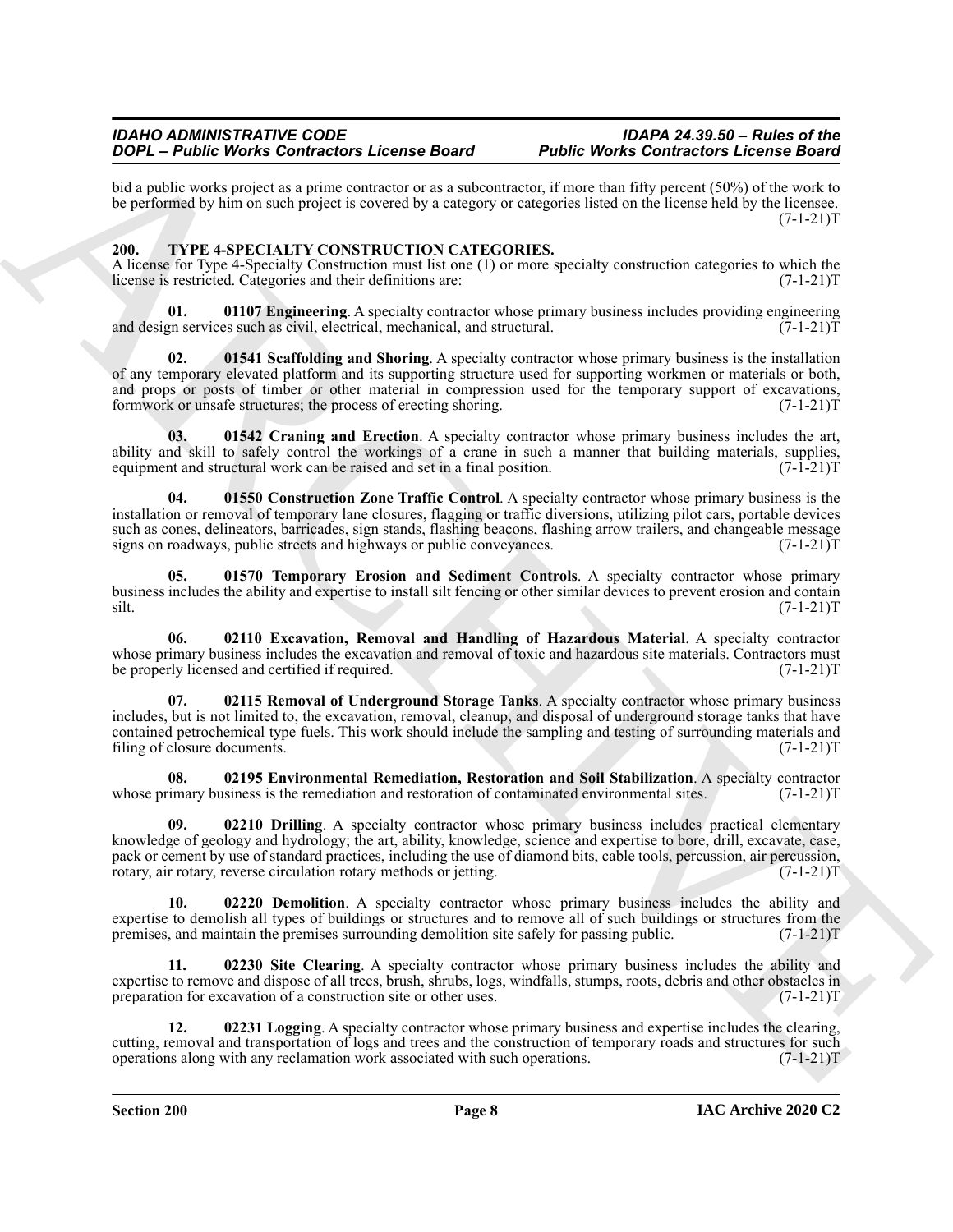<span id="page-8-12"></span>**13. 02232 Tree Removal and Trimming**. A specialty contractor whose primary business includes pruning, removal, or guying of trees, limbs, stumps, and bushes including grinding and removal of such items.  $(7-1-21)T$ 

<span id="page-8-1"></span>**14. 02240 Dewatering and Subsurface Drainage**. A specialty contractor whose primary business is to control the level and flow of subsurface water.

<span id="page-8-5"></span>**15. 02260 Earth Retention Systems, Mechanical Stabilized Earth Walls and Retaining Walls**. A specialty contractor whose primary business includes the building of earth retention systems, mechanical stabilized earth walls and retaining walls. (7-1-21)T

<span id="page-8-11"></span>**16. 02265 Slurry Walls**. A specialty contractor whose primary business is the construction of below ground structural diaphragm walls or containment walls through the combined use of trench excavation, mud slurry and tremie concrete. (7-1-21)T

<span id="page-8-10"></span>**17. 02270 Rockfall Mitigation and High Scaling**. A specialty contractor whose primary business is mitigation and high scaling. (7-1-21)T rockfall mitigation and high scaling.

<span id="page-8-6"></span>**18 02310 Excavation and Grading**. A specialty contractor whose primary business includes such work as digging, moving and placing material forming the surface of the earth in such manner that a cut, fill, excavation and any similar excavating operation can be done with the use of hand and power tools and machines that are used to dig, move and place that material forming the earth's surface. (7-1-21) are used to dig, move and place that material forming the earth's surface.

**19. 02312 Dust Control, Dust Abatement and Dust Oiling**. A specialty contractor whose primary is dust control, dust abatement and dust oiling. (7-1-21) business is dust control, dust abatement and dust oiling.

<span id="page-8-9"></span><span id="page-8-7"></span><span id="page-8-4"></span><span id="page-8-0"></span>**20. 02317 Rock Trenching**. A specialty contractor whose primary business is rock trenching.

 $(7-1-21)T$ 

**21. 02318 Hauling**. A specialty contractor whose primary business includes the ability and expertise to reprinciple to the specified materials by transportation in a vehicle. (7-1-21) obtain or move specified materials by transportation in a vehicle.

**2006** - *Platte Works Contractors Lecons Board Public Works Contractors Lecons Board***<br>
13. (1232) Tree Removal and Triansman, A specially contractors these particular particular particular particular particular particul 22. 02319 Blasting**. A specialty contractor whose primary business includes the use of conventional and high explosives for pre-splitting, surface, underground and underwater blasting, drill, trench, or excavate for use of explosives; priming and loading drilled, trenched or excavated areas by pipe tamping, pneumatic loading, injector loading, mud capping, slurry loading, combination of pneumatic and injector loading or hand loading; use of volt, ohms and milliampere meter (VOM) in testing blasting machine output voltage, power line voltage, measuring electric blasting cap or blasting circuit resistance, testing for current leakage, testing for AC-DC stray current and voltage, leading wires for open or short circuits, rack bar blasting machine for running short or galvanometer output voltage; use of blasting caps, electric blasting caps, delay electric blasting caps, primacord and all other detonating devices.  $(7-1-21)T$ 

<span id="page-8-2"></span>**23. 02325 Dredging**. A specialty contractor whose primary business includes the excavation or removal of earth, rock, silt, or sediment from bodies of water including but not limited to streams, lakes, rivers or bays by means of specialized equipment. (7-1-21)T

<span id="page-8-8"></span>**24. 02404 Horizontal and Directional Earth Boring, Trenching and Tunneling**. A specialty contractor whose primary business and expertise includes boring, trenching or tunneling.

<span id="page-8-3"></span>**25. 02450 Drilled Piers, Pile Driving, Caisson Drilling, Geopier and Helical Piers**. A specialty contractor whose primary business includes drilling piers, pile driving, caisson drilling, Geopier and helical piers.  $(7-1-21)T$ 

<span id="page-8-13"></span>**26. 02500 Utilities**. A specialty contractor whose primary business includes the construction and installation of pipe lines for the transmission of sewage, gas and water, including minor facilities incidental thereto; installation of electrical poles, towers, arms, transformers, fixtures, conduits, conductors, switch gear, grounding devices, panels, appliances and apparatus installed outside of buildings; including excavating, trenching, grading,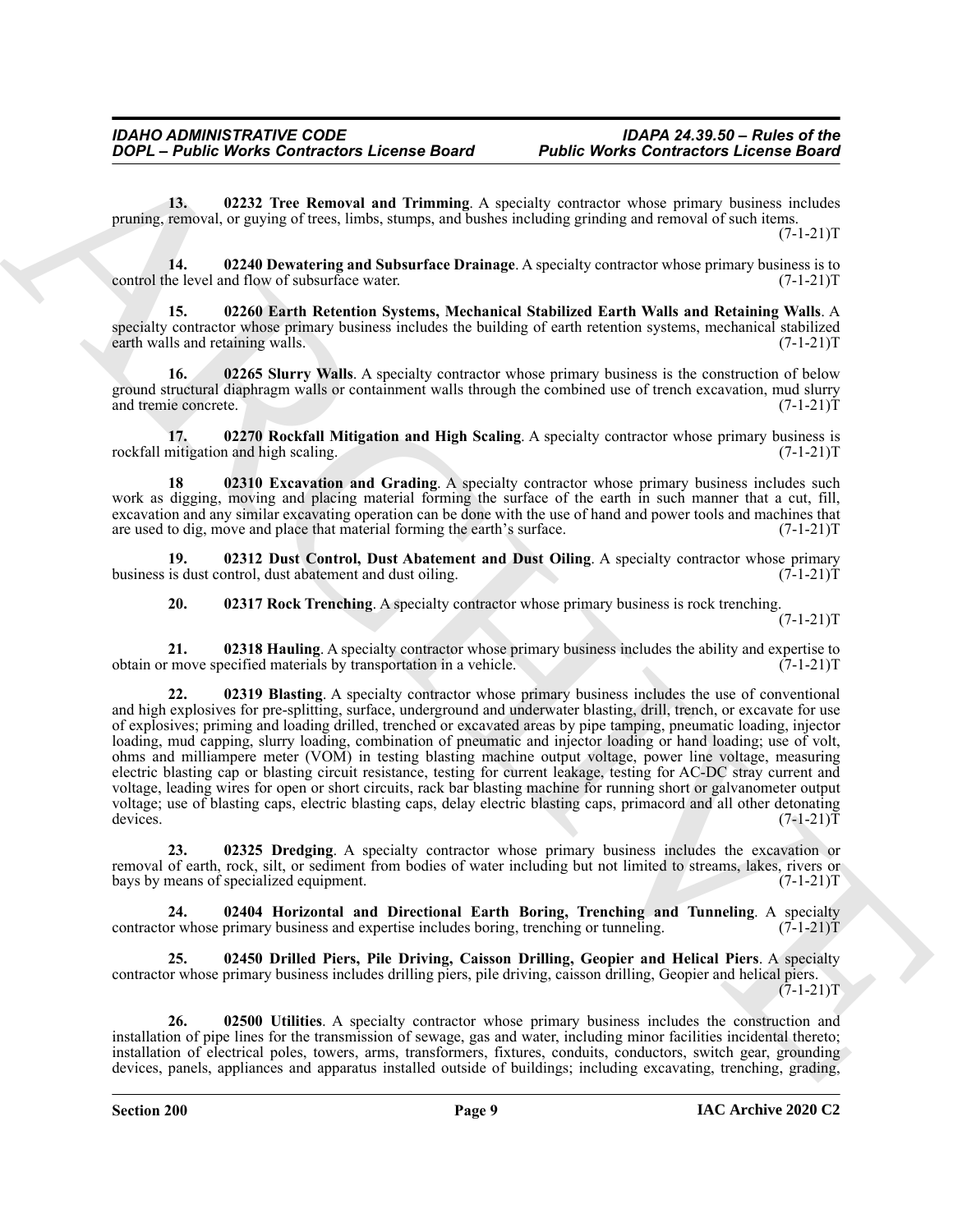back fill, asphalt patching as well as all necessary work and installation of appurtenances in connection therewith.  $(7-1-21)T$ 

<span id="page-9-11"></span>**27. 02520 Well Drilling**. A specialty contractor whose primary business includes the practical elementary knowledge of geology, hydrology, the occurrence of water in the ground, water levels in wells, the prevention of surface and sub-surface contamination and pollution of the ground water supply; and the art, ability, experience, knowledge, science, and expertise to bore, drill, excavate, case, screen, cement, clean and repair water wells; or to do any or any combination of any or all such boring, drilling, excavating, casing, cementing, cleaning and repairing with hand or power tools or rigs, including the installation and repair of pumps. (7-1-21)T

<span id="page-9-7"></span>**28. 02580 Installation of Communication Towers**. A specialty contractor whose primary business retise is the installation of communication towers. (7-1-21)T and expertise is the installation of communication towers.

<span id="page-9-8"></span>**29. 02660 Membrane Liners for Ponds and Reservoirs**. A specialty contractor whose primary business includes the installation of liners for the purpose of containment of liquids.  $(7-1-21)$ T

<span id="page-9-4"></span><span id="page-9-1"></span>**30. 02720 Crushing**. A specialty contractor whose primary business includes the ability and expertise to reduce rocks and aggregates to a smaller and uniform size and gradation to meet an agreed specification.(7-1-21)T

**2006** - **Plughe Works Contractors Lecense Board Public Works Contractors Lecense and**<br>the state work of the state of the state of the state of the state of the state of the state of the state of the state of the state of **31. 02740 Asphalt Paving**. A specialty contractor whose primary business includes the installation of aggregate base course, cement treated base, bitumen treated base, asphalt concrete and the application of asphalt surfacing and surface repairs of streets, intersections, driveways, parking lots, tennis courts, running tracks, play areas; including the application or installation of primer coat, asphalt binder course, tack coating, seal coating and chips, slurry seal and chips, flush or flog coats, asphalt curbs, concrete bumper curbs, redwood headers, asphalt surface binder emulsion, asbestos and sand and acrylic color systems. (Synthetic and athletic surfacing are category 02790 Athletic and Recreational Surfaces.) Also includes crack sealing, asphalt maintenance repair and soil pulverization. (7-1-21) pulverization. (7-1-21)T

<span id="page-9-10"></span>**32. 02761 Traffic Marking and Striping**. A specialty contractor whose primary business includes the art, ability and expertise to apply markings to streets, roadways, or parking surfaces pre-designed for the use of parking or passage of vehicles by the application of directional lines, buttons, markers, and signs made of but not limited to plastic, paint, epoxies and rubber, in such manner as to provide for the channeling and controlling of the traffic flow. Also includes temporary striping. (7-1-21)T

<span id="page-9-0"></span>**33. 02785 Asphalt Maintenance and Repair, Seal Coating, Crack Sealing and Chip Sealing**. A specialty contractor whose primary business is asphalt maintenance and repair, seal coating, crack sealing and chip sealing. (7-1-21)T

<span id="page-9-2"></span>**34. 02790 Athletic and Recreational Surfaces**. A specialty contractor whose primary business is the installation of specialty surfaces including but not limited to non-wood athletic floors, tennis courts, running tracks and artificial turf. This would include any subsurface preparation such as leveling, excavation, fill and compaction or grading. The application of surfacing, mixing, spreading or placing of emulsions, binders, sand and acrylic color systems is also included along with the installation of modular, plastic athletic floors such as "Sport Court" type floors. This category does not include any type of structure required for the installation of these surfaces. (7-1-21)T

<span id="page-9-9"></span>**35. 02810 Sprinkler and Irrigation Systems**. A specialty contractor whose primary business includes the installation of types and kinds of water distribution systems for complete artificial water or irrigation of gardens, lawns, shrubs, vines, bushes, trees and other vegetation, including the trenching, excavating and backfilling in connection therewith. (Low voltage only.) (7-1-21)T

**36. 02820 Fencing**. A specialty contractor whose primary business includes the installation and repair of any type of fencing. (7-1-21)T

**37. 02840 Guardrails and Safety Barriers**. A specialty contractor whose primary business includes the installation of guardrails and safety barriers (including cattle guards).

<span id="page-9-6"></span><span id="page-9-5"></span><span id="page-9-3"></span>**38. 02850 Bridges and Structures**. A specialty contractor whose primary business includes the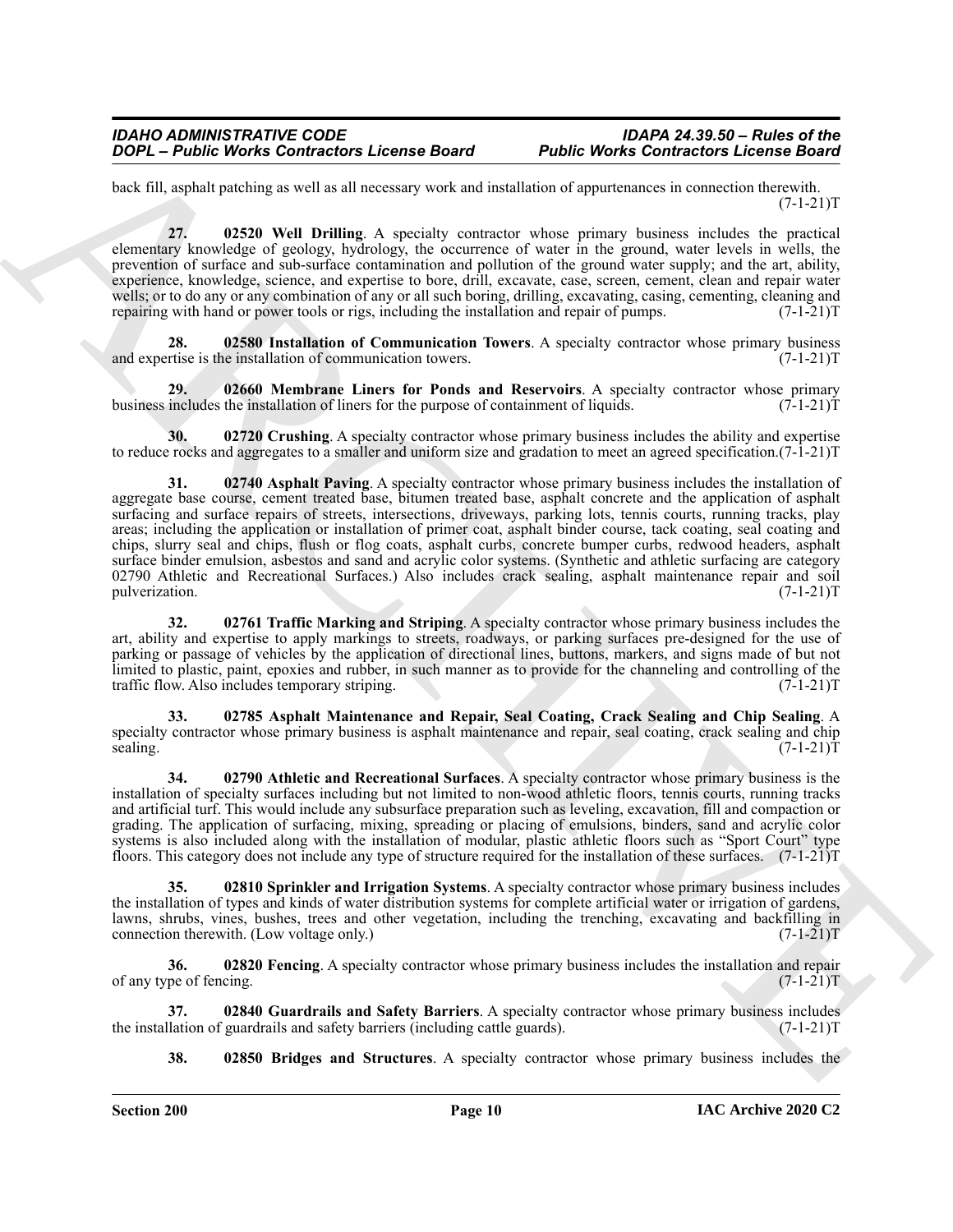<span id="page-10-0"></span>installation, alteration and repair of bridges and related structures, including culverts. (7-1-21)T

**39. 02855 Bridge Crossings and Box Culverts**. A specialty contractor whose primary business is the installation or construction, or both, of any bridge or crossing structure shorter than twenty (20) feet measured on the centerline of the roadway or trail. (7-1-21)T

<span id="page-10-4"></span>**40. 02880 Installation of School Playground Equipment**. A specialty contractor whose primary business is the installation of school playground equipment.

<span id="page-10-12"></span>**41. 02890 Traffic Signs and Signals**. A specialty contractor whose primary business includes the art, ability, knowledge, experience, science and expertise to fabricate, install and erect signs, including electrical signs and including the wiring of such signs. A licensed electrician must perform all the electrical work. ( and including the wiring of such signs. A licensed electrician must perform all the electrical work.

<span id="page-10-6"></span>**42. 02900 Landscaping, Seeding and Mulching**. A specialty contractor whose primary business includes the preparation of plots of land for architectural, horticulture and provisions of decorative treatment and arrangement of gardens, lawns, shrubs, vines, bushes, trees and other decorative vegetation; construction of conservatories, hot and green houses, drainage and sprinkler systems, and ornamental pools, tanks, fountains, walls, fences and walks, arrange, fabricate and place garden furniture, statuary and monuments in connection therewith.

 $(7-1-21)T$ 

<span id="page-10-9"></span>**43. 02910 Slope Stabilization, Hydroseeding, Hydromulching, Native Plant Revegetation for Erosion Control**. A specialty contractor whose primary business is slope stabilization, including necessary tillage and plant bed preparation using hydroseeding, hydromulching and native plant revegetation for erosion control.

 $(7-1-21)T$ 

<span id="page-10-5"></span>**44. 02935 Landscape Maintenance**. A specialty contractor whose primary business and expertise includes the maintenance of existing lawns, gardens, and sprinkler systems. This would include mowing, weeding, fertilization, pest control and minor repair or relocation of sprinkler systems. (7-1-21)T

<span id="page-10-7"></span>**45. 02937 Pest Control, Sterilization and Herbicide Applications**. A specialty contractor whose primary business includes the mixing, transportation and application of fertilizers, pesticides, herbicides, and sterilization chemicals for the control of insects, pests and weeds. (7-1-21) sterilization chemicals for the control of insects, pests and weeds.

<span id="page-10-8"></span>**46. 02955 Pipeline Cleaning, Sealing, Lining and Bursting**. A specialty contractor whose primary business and expertise includes cleaning, sealing, lining and bursting pipelines.

<span id="page-10-1"></span>**47. 02965 Cold Milling, Rumble Strip Milling, Asphalt Reclaiming and Pavement Surface Grinding**. A specialty contractor whose primary business includes cold milling, rumble strip milling, asphalt reclaiming and pavement surface grinding. (7-1-21)T

<span id="page-10-11"></span>**48. 02990 Structural Moving**. A specialty contractor whose primary business includes but is not limited to raising, lowering, cribbing, underpinning and moving of buildings or structures. This does not include the alterations, additions, repairs or rehabilitation of the retained portion of the structure. (7-1-21)T

<span id="page-10-3"></span><span id="page-10-2"></span>**49. 03200 Concrete Reinforcing Rebar Installation**. A specialty contractor whose primary business includes the ability and expertise to fabricate, place and tie steel mesh or steel reinforcing bars or rods of any profile, perimeter or cross-section that are or may be used to reinforce concrete. (7-1-21)T

**2006** - **Plutte Works Contractors Learnes Board Public Works Contractors Learnes Board 10.000 the contractors and the contractors and the contractors and the contractors and the contractors are equilible to the contract 50. 03300 Concrete**. A specialty contractor whose primary business includes the ability and expertise to process, proportion, batch and mix aggregates consisting of sand, gravel, crushed rock or other inert materials having clean uncoated grains of strong and durable minerals, cement and water or to do any part or any combination of any thereof, in such a manner that acceptable mass, pavement, flat and other cement and concrete work can be poured, placed, finished and installed, including the placing, forming and setting of screeds for pavement or flat work. Also includes concrete sidewalks, driveways, curbs and gutters. (7-1-21) T

<span id="page-10-10"></span>**51. 03370 Specially Placed Concrete, Concrete Pumping and Shotcreting**. A specialty contractor whose primary business includes the ability and equipment necessary to deliver and install concrete, and similar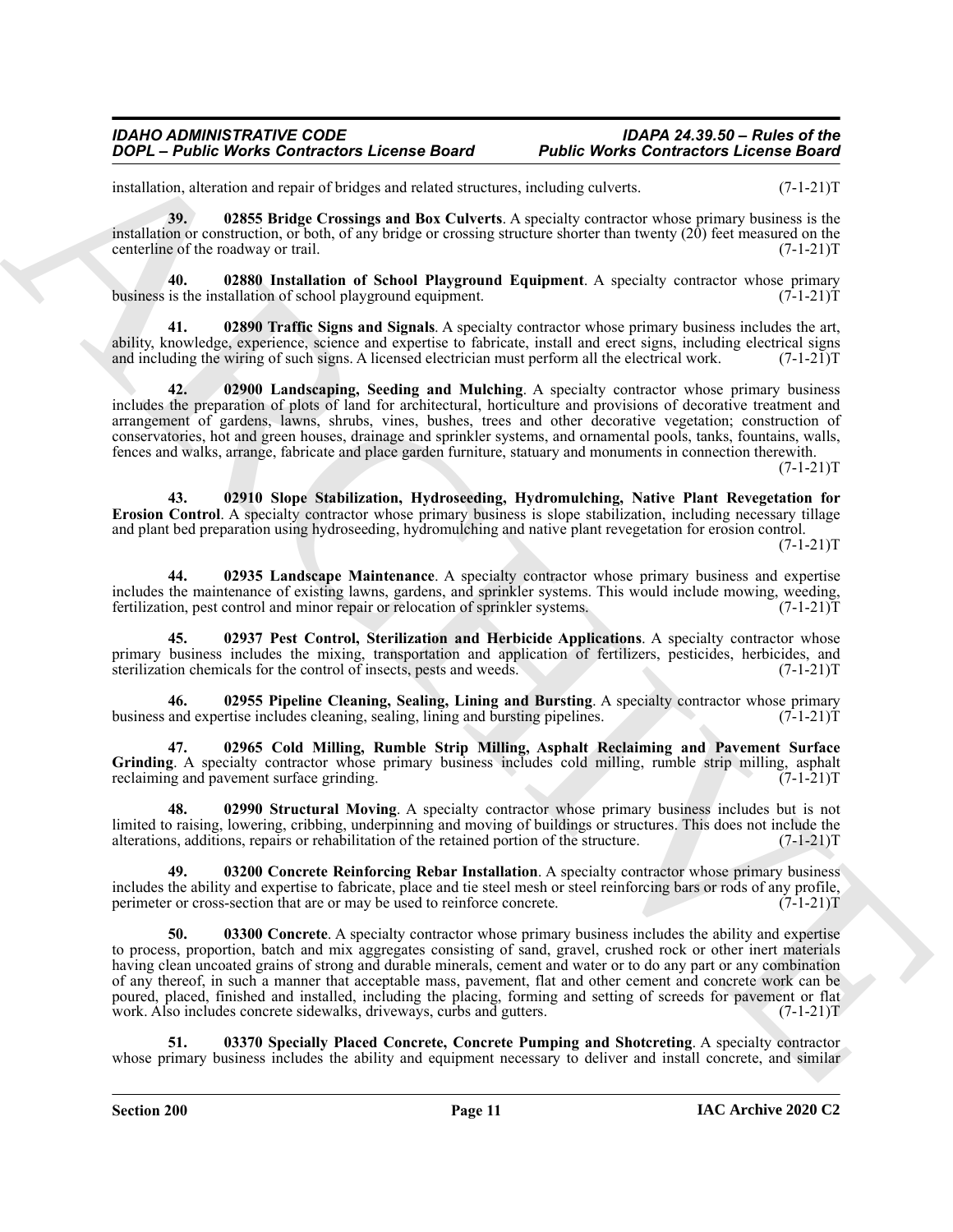<span id="page-11-9"></span>materials to their final destination in buildings and structures. (7-1-21)T

**52. 03380 Post-Tensioned Concrete Structures or Structural Members**. A specialty contractor whose primary business is the post-tensioning of structural elements using sleeved tendons of high-strength prestressing steel.  $(7-1-21)$ T

<span id="page-11-5"></span>**53. 03500 Gypcrete**. A specialty contractor whose primary business includes the ability and expertise of apply gypsum concrete.  $(7-1-21)T$ to mix and apply gypsum concrete.

<span id="page-11-4"></span>**54. 03600 Concrete Grouting**. A specialty contractor whose primary business includes the ability and the equipment necessary to place concrete grouts. Concrete grouts are thin, fluid, shrink resistant, mortar-like materials used for filling joints and cavities and setting and anchoring items in masonry and concrete. (7-1-21)T

<span id="page-11-10"></span>**55. 03650 Pressure Grouting and Slab Jacking**. A specialty contractor whose primary business includes pressure foundation grouting and jacking and the injection of concrete or mortar into foundations for stabilization. (7-1-21)T

<span id="page-11-3"></span>**56. 03900 Concrete Demolition, Concrete Sawing and Cutting, Core Drilling, Joint Sealing and Hydrocutting**. A specialty contractor whose primary business includes concrete cutting, drilling, sawing, cracking, breaking, chipping or removal of concrete. This category also includes the caulking or sealing of joints or cracks caused by such operations. (7-1-21)T

<span id="page-11-7"></span>**57. 04000 Masonry**. A specialty contractor whose primary business includes the installation with or without the use of mortar or adhesives of brick, concrete block, adobe units, gypsum partition tile, pumice block or other lightweight and facsimile units and products common to the masonry industry. (7-1-21)T

<span id="page-11-2"></span>**58. 04900 Chemical Cleaning and Masonry Restoration**. A specialty contractor whose primary business includes the cleaning or restoration of masonry through the use of chemicals, pressure washing, sand<br>(7-1-21)T blasting or other methods.

<span id="page-11-12"></span>**59. 05090 Welding**. A specialty contractor whose primary business causes metal to become permanently attached, joined and fabricated by the use of gases or electrical energy, developing sufficient heat to create molten metal, fusing the elements together. (7-1-21) create molten metal, fusing the elements together.

<span id="page-11-11"></span><span id="page-11-8"></span>**60. 05100 Steel Fabrication, Erection and Installation**. A specialty contractor whose primary business includes the ability and expertise to fabricate, place and tie steel reinforcing bars, erect structural steel shapes and plates, of any profile, perimeter or cross-section, that are or may be used to reinforce concrete or as structural members for buildings and structures, including riveting, welding and rigging only in connection therewith, in such a manner that steel reinforcing and structural work can be fabricated and erected. (7-1-21)T

**2004** - *Platte Works Contractors Leonne Board Public Works Contractors Leonne Board 2004***<br>
<b>ARCHIVE USE USE A record of the state of the state of the state of the state of the state of the state of the state of the sta 61. 05700 Ornamental Metals**. A specialty contractor whose primary business includes the art, ability, experience, knowledge, science and expertise to assemble, case, cut, shape, stamp, forage, fabricate and install sheet, rolled and cast, brass, bronze, copper, cast iron, wrought iron, monel metal, stainless steel, and any other metal or any combination thereof, as have been or are now used in the building and construction industry for the architectural treatment and ornamental decoration of buildings and structures, in such a manner that, under an agreed specification, acceptable ornamental metal work can be executed, fabricated and installed; but does not include the work of a sheet metal contractor. (7-1-21)T

<span id="page-11-0"></span>**62. 05830 Bridge Expansion Joints and Repair**. A specialty contractor whose primary business and is the repair of bridge expansion joints. (7-1-21) expertise is the repair of bridge expansion joints.

**63. 06100 Carpentry, Framing and Remodeling**. A specialty contractor whose primary business includes the placing and erection of floor systems, walls, sheeting, siding, trusses, roof decking of either wood or light gauge metal framing. This contractor also installs finish items such as running trim, sashes, doors, casing, cabinets, cases and other pre-manufactured finished items. (7-1-21) cabinets, cases and other pre-manufactured finished items.

<span id="page-11-6"></span><span id="page-11-1"></span>**64. 06130 Log and Heavy Timber Construction**. A specialty contractor whose primary business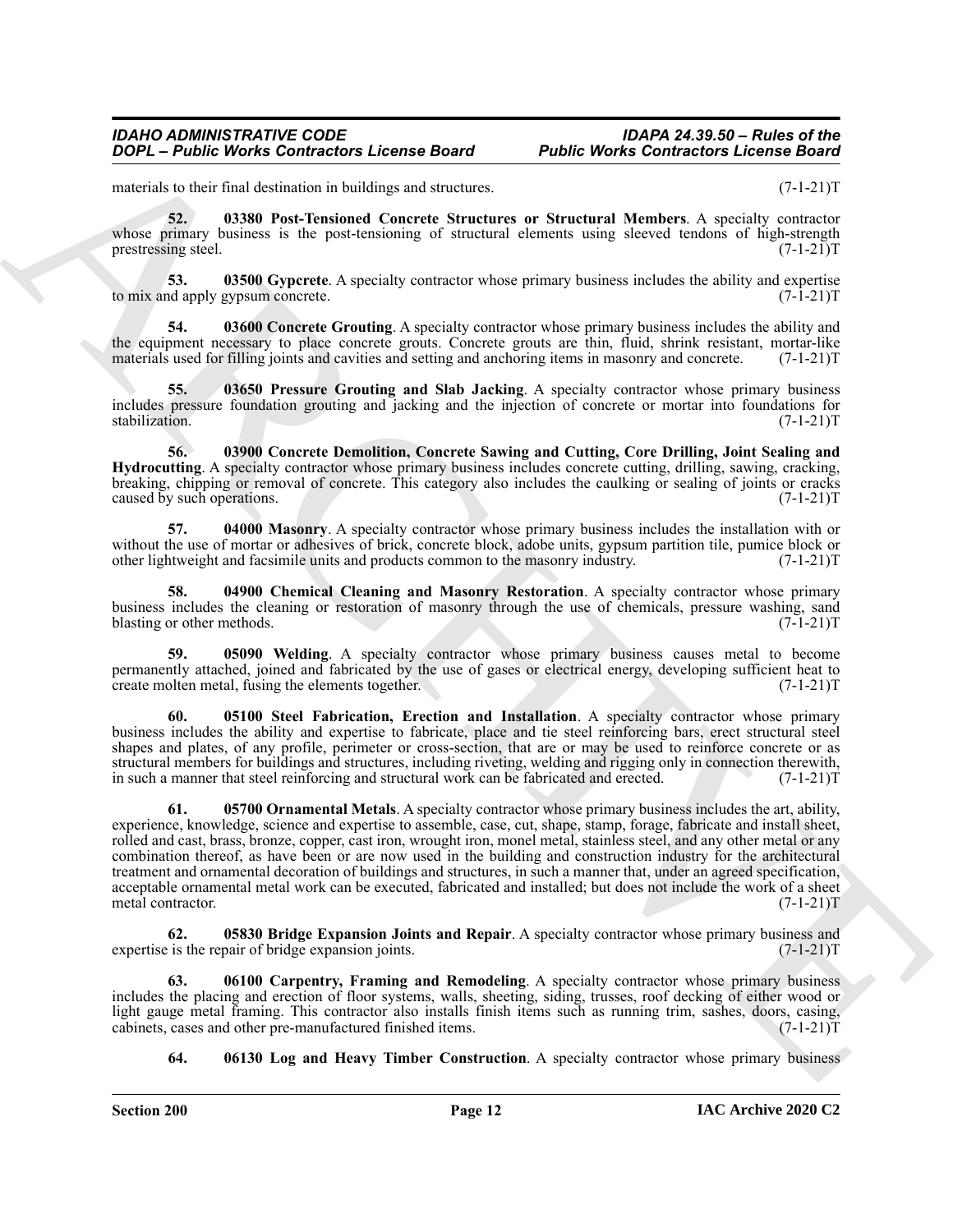includes the ability and expertise to build and erect log or heavy timber structures. (7-1-21)T

<span id="page-12-4"></span><span id="page-12-2"></span>**65. 06139 Docks - Log and Wood Structures**. A specialty contractor whose primary business includes the ability and expertise to construct log and wood structured docks.

**2006** - *Photo Works Contractors Leonne Board Photo-Works Contractors Leonne Board 1997***<br>
Interview of the state of the state of the state of the state state state and the state state of the state state of the state sta 66. 06200 Finish Carpentry and Millwork**. A specialty contractor whose primary business includes the art, ability, experience, knowledge, science and expertise to cut, surface, join, stick, glue and frame wood and wood products, in such a manner that, under an agreed specification, acceptable cabinet, case, sash, door, trim, nonbearing partition, and such other mill products as are by custom and usage accepted in the building and construction industry as millwork and fixtures, can be executed; including the placing, erecting, fabricating and finishing in buildings, structures and elsewhere of such millwork and fixtures or to do any part or any combination of any thereof. (7-1-21) T

<span id="page-12-10"></span>**67. 07100 Waterproofing and Dampproofing**. A specialty contractor whose primary business includes the ability and expertise to apply waterproofing membranes, coatings of rubber, latex, asphaltum, pitch, tar or other materials or any combination of these materials, to surfaces to prevent, hold, keep and stop water, air or steam from penetrating and passing such materials, thereby keeping moisture from gaining access to material or<br>(7-1-21)T space beyond such waterproofing.

<span id="page-12-9"></span>**68. 07200 Thermal Insulation**. A specialty contractor whose primary business includes the on of any insulating media in buildings and structures for the purpose of temperature control. (7-1-21)T installation of any insulating media in buildings and structures for the purpose of temperature control.

<span id="page-12-8"></span>**69. 67240 Stucco and Exterior Insulation Finish Systems (EIFS)**. A specialty contractor whose business includes the ability and expertise to install Stucco and EIFS. (7-1-21) primary business includes the ability and expertise to install Stucco and EIFS.

<span id="page-12-5"></span>**70. 07400 Roofing and Siding**. A specialty contractor whose primary business includes the ability and expertise to examine surfaces and to bring such surfaces to a condition where asphaltum, pitch, tar, felt, flax, shakes, shingles, roof tile, slate and any other material or materials or any combination thereof, that use and custom has established as usable for, or which material or materials are now used as, such waterproof, weatherproof or watertight seal for such membranes, roof and surfaces; but does not include a contractor whose sole contracting business is the installation of devices or stripping for the internal control of external weather conditions. (7-1-21)T installation of devices or stripping for the internal control of external weather conditions.

<span id="page-12-7"></span>**71. 07450 Siding and Decking**. A specialty contractor whose primary business includes the application or installation of exterior siding, decking or gutters including wood, wood products, vinyl, aluminum and metal to new or existing buildings and includes wooden decks and related handrails. (This category does not include the construction or installation of covers or enclosures of any kind.) (7-1-21)T

<span id="page-12-6"></span>**72. 07700 Sheet Metal Flashings, Roof Specialties and Accessories**. A specialty contractor whose primary business includes the art, ability, experience, knowledge, science and expertise to select, cut, shape, fabricate and install sheet metal such as cornices, flashings, gutters, leaders, rainwater down spouts, pans, etc., or to do any part or any combination thereof, in such a manner that sheet metal work can be executed, fabricated and installed.

 $(7-1-21)T$ 

<span id="page-12-0"></span>**73. 07800 Sprayed on Fireproofing**. A specialty contractor whose primary business includes the transportation, and installation of fire proofing materials for buildings and structures. (7-1-21)T mixing, transportation, and installation of fire proofing materials for buildings and structures.

<span id="page-12-1"></span>**74. 07920 Caulking and Joint Sealants**. A specialty contractor whose primary business includes the ability and expertise for installation of elastomeric and rigid joint sealants, caulking compounds, and related accessories. (7-1-21)T accessories. (7-1-21)T

<span id="page-12-3"></span>**75. 08100 Doors, Gates, Specialty Doors and Activating Devices**. A specialty contractor whose primary business is the installation, modification or repair of residential, commercial or industrial doors and door hardware. This includes but is not necessarily limited to wood, metal clad or hollow metal, glass, automatic, revolving, folding and sliding doors, power activated gates, or movable sun shades/shutters. Card activated equipment and other access control devices and any low voltage electronic or manually operated door hardware devices are also a part of this category. (7-1-21) devices are also a part of this category.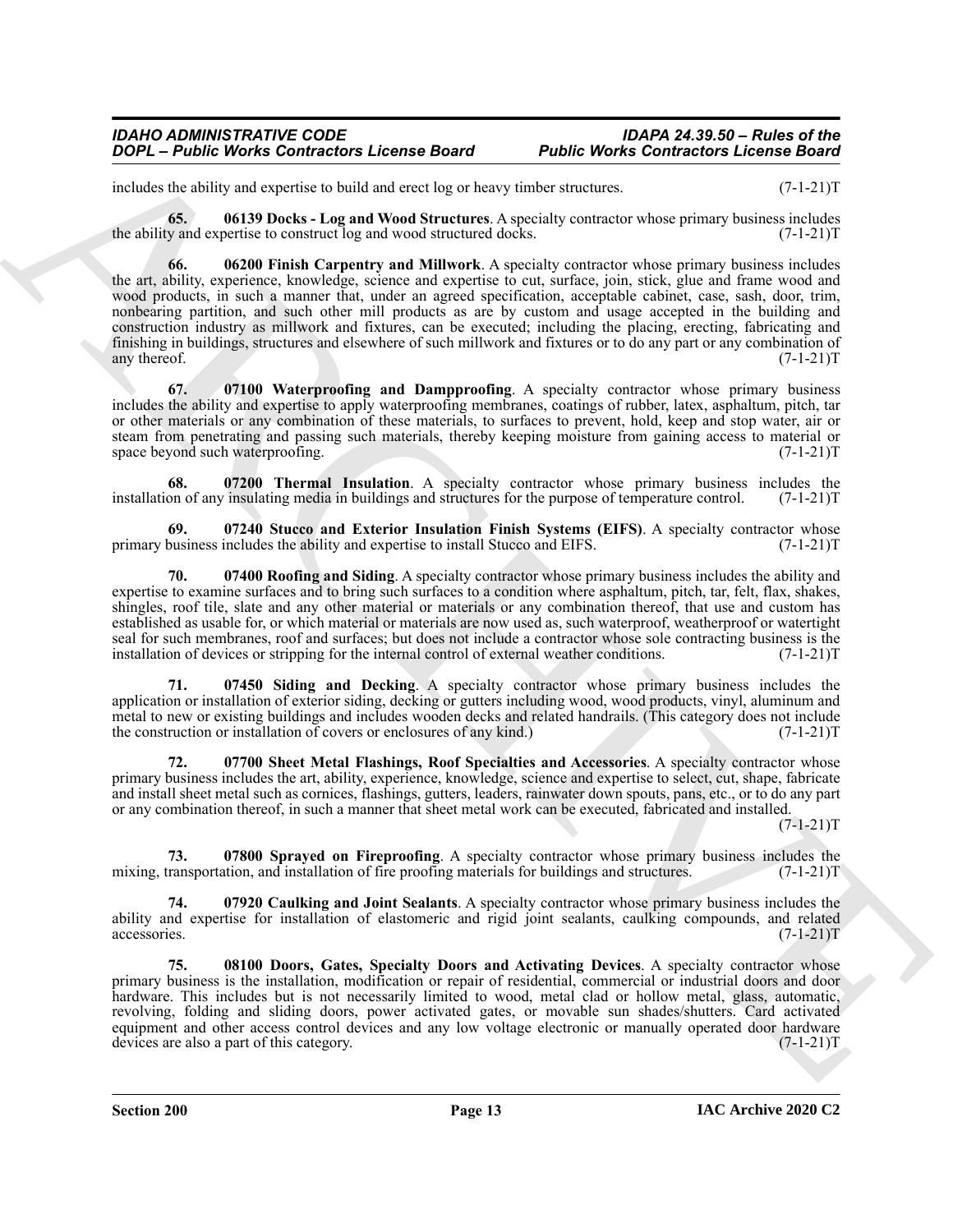<span id="page-13-10"></span>**76. 08500 Windows, Glass and Glazing**. A specialty contractor whose primary business includes the art, ability, experience, knowledge and expertise to select, cut, assemble and install all makes and kinds of glass and glass work, and execute the glazing of frames, panels, sash and doors, in such a manner that under an agreed specification, acceptable glass work and glazing can be executed, fabricated and installed, and may include the fabrication or installation in any building or structure of frames, glazed-in panels, sash or doors, upon or within which such frames, glazed-in panels, sash or doors, such glass work or glazing has been or can be executed or installed.  $(7-1-21)T$ 

<span id="page-13-8"></span><span id="page-13-4"></span>**77. 09110 Steel Stud Framing**. A specialty contractor whose primary business includes the ability and expertise to build or assemble steel stud framing systems. (7-1-21)T

**2004 C-Bude Works Contract License Board P-Bude Works Contract P-Bude Works Contract License Real P-Bude Works Contract License Real P-Bude Works Contract License Real P-Bude Works Contract License Real P-Bude Works Co 78. 09200 Lath and Plaster**. A specialty contractor whose primary business includes the ability and expertise to prepare mixtures of sand, gypsum, plaster, quick-lime or hydrated lime and water or sand and cement and water or a combination of such other materials as create a permanent surface coating; including coloring for same and to apply such mixtures by use of a plaster's trowel, brush or spray gun to any surface which offers a mechanical key for the support of such mixture or to which such mixture will adhere by suction; and to apply wood or metal lath or any other materials which provide a key or suction base for the support of plaster coatings; including the light gauge metal shapes for the support of metal or other fire proof lath. Includes metal stud framing. (7-1-21)T metal shapes for the support of metal or other fire proof lath. Includes metal stud framing.

<span id="page-13-1"></span>**99250 Drywall.** A specialty contractor whose primary business includes the ability and expertise to install unfinished and prefinished gypsum board on wood and metal framing and on solid substates; gypsum and cementitious backing board for other finishes; accessories and trim; and joint taping and finishing. (7-1-21)T cementitious backing board for other finishes; accessories and trim; and joint taping and finishing.

<span id="page-13-9"></span>**80. 09300 Tile and Terrazzo**. A specialty contractor whose primary business includes the ability and expertise to examine surfaces and bring such surfaces to a condition where acceptable work can be executed and fabricated thereon by the setting of chips or marble, stone, tile or other material in a pattern with the use of cement, and to grind or polish the same.  $(7-1-21)T$ and to grind or polish the same.

<span id="page-13-0"></span>**81. 09500 Acoustical Treatment**. A specialty contractor whose primary business includes the installation, application, alteration and repair of all types of acoustical systems, to include acoustical ceilings, wall panels, sound control blocks and curtains, hangers, clips, inserts, nails, staples, related hardware and adhesive, lightweight framing systems and related accessories (electrical excluded), installation and repair of gypsum wall board, painting, accessories, taping and texturing. (7-1-21) board, painting, accessories, taping and texturing.

<span id="page-13-3"></span>**82. 09600 Flooring**. A specialty contractor whose primary business includes the ability and expertise to examine surfaces, specify and execute the preliminary and preparatory work necessary for the installation of flooring, wherever installed, including wood floors and flooring (including the selection, cutting, laying, finishing, repairing, scraping, sanding, filling, staining, shellacking and waxing) and all flooring of any nature either developed as or established through custom and usage as flooring. (7-1-21)T

<span id="page-13-2"></span>**83. 09680 Floor Covering and Carpeting**. A specialty contractor whose primary business includes the installation, replacement and repair of floor covering materials, including laminates and including preparation of surface to be covered, using tools and accessories and industry accepted procedures of the craft. (7-1-21)T

<span id="page-13-5"></span>**84. 09900 Painting and Decorating**. A specialty contractor whose primary business includes the ability and expertise to examine surfaces and execute the preliminary and preparatory work necessary to bring such surfaces to a condition where acceptable work can be executed thereon with the use of paints, varnishes, shellacs, stains, waxes, paper, oilcloth, fabrics, plastics and any other vehicles, mediums and materials that may be mixed, used and applied to the surface of buildings, and the appurtenances thereto, of every description in their natural condition or constructed of any material or materials whatsoever that can be painted or hung as are by custom and usage accepted in the building and construction industry as painting and decorating. (7-1-21) accepted in the building and construction industry as painting and decorating.

**85. 09950 Sand Blasting**. A specialty contractor whose primary business includes the ability and expertise to sand blast surfaces through the use of equipment designed to clean, grind, cut or decorate surfaces with a blast of sand or other abrasive applied to such surfaces with steam or compressed air. (7-1-21) blast of sand or other abrasive applied to such surfaces with steam or compressed air.

<span id="page-13-7"></span><span id="page-13-6"></span>**86. 09960 Specialty Coatings**. A specialty contractor whose primary business includes the surface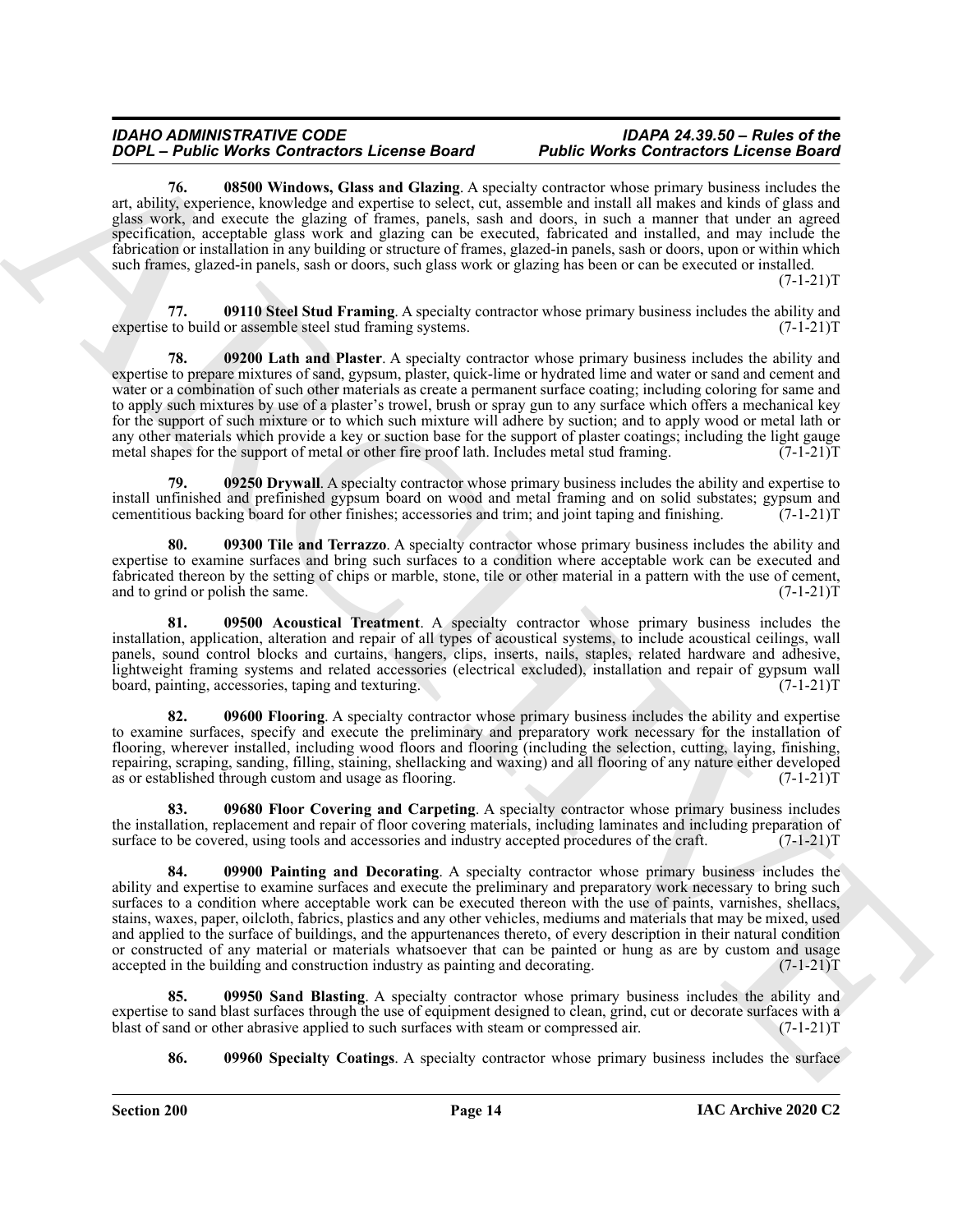<span id="page-14-2"></span>preparation and installation of specialty coatings. (7-1-21)T

**87. 10150 Institutional Equipment**. A specialty contractor whose primary business includes the installation, maintenance and repair of booths, shelves, laboratory equipment, food service equipment, toilet partitions, and such other equipment and materials as are by custom and usage accepted in the construction industry as institutional equipment. (7-1-21)T

<span id="page-14-7"></span>**88. 10270 Raised Access Flooring**. A specialty contractor whose primary business includes the installation of wood or metal-framed elevated computer-flooring systems. This does not include the structural floor on which the computer floor is supported or mezzanines. (7-1-21)T

<span id="page-14-3"></span>**89. 10445 Non-Electrical Signs**. A specialty contractor whose primary business includes the installation of all types of non-electrical signs, including but not limited to traffic delineators, mile post markers, post or pole supported signs, signs attached to structures, painted wall signs, and modifications to existing signs.

 $(7-1-21)T$ 

<span id="page-14-8"></span>**90. 11001 Specialty Machinery and Equipment Installation and Servicing**. A specialty contractor whose primary business is the installation, removal, modification or repair of pumps, water and waste water equipment, conveyors, cranes, dock levelers, various hoisting and material handling equipment, trash compactors and weighing scales installation and servicing. This does not include the construction of buildings or roof structures for this equipment. (7-1-21)T

<span id="page-14-4"></span>**91. 11140 Petroleum and Vehicle Service Equipment, Installation and Repair**. A specialty contractor whose primary business includes the installation and repair of underground fuel storage tanks used for dispensing gasoline, diesel, oil or kerosene fuels. This includes installation of all incidental tank-related piping, leak line detectors, vapor recovery lines, vapor probes, low voltage electrical work, associated calibration, testing and adjustment of leak detection and vapor recovery equipment, and in-station diagnostics. This contractor may also install auto hoisting equipment, grease racks, compressors, air hoses and other equipment related to service stations.  $(7-1-21)T$ 

<span id="page-14-9"></span>**92. 11200 Water/Wastewater and Chemical Treatment**. A specialty contractor whose primary business is the supply, installation and operational startup of equipment and chemicals for chemical treatment of water, wastewater or other liquid systems. (7-1-21) water, wastewater or other liquid systems.

<span id="page-14-5"></span><span id="page-14-1"></span>**93. 11485 Climbing Wall Structures and Products**. A specialty contractor whose primary business includes the ability and expertise to design, fabricate and install climbing wall structures and equipment. This does not include concrete foundations or buildings in which the climbing walls may be supported or housed. (7-1-21)T

**2004** – **Plutte Works Contractors Lecons Board – Public Works Contractors Lecons Board – proposed or any experiment and except proposed in the specific state in the specific state of the specific state in the specific st 94. 12011 Prefabricated Equipment and Furnishings**. A specialty contractor whose primary business includes the installation of prefabricated products or equipment including but not limited to the following: theater stage equipment, school classroom equipment, bleachers or seats, store fixtures, display cases, toilet or shower room partitions or accessories, closet systems, dust collecting systems, appliances, bus stop shelters, telephone booths, sound or clean rooms, refrigerated boxes, office furniture, all types of pre-finished, pre-wired components, detention equipment and other such equipment and materials as are by custom and usage accepted in the construction industry as prefabricated equipment. (7-1-21)T

<span id="page-14-10"></span>**95. 12490 Window, Wall Coverings, Drapes and Blinds**. A specialty contractor whose primary business includes the installation of decorative, architectural or functional window glass treatments or covering products or treatments for temperature control or as a screening device. (7-1-21) products or treatments for temperature control or as a screening device.

<span id="page-14-0"></span>**96. 13110 Cathodic Protection**. A specialty contractor whose primary business is the prevention of corrosion by using special cathodes and anodes to circumvent corrosive damage by electric current. (7-1-21)T

<span id="page-14-6"></span>**97. 13121 Pre-Manufactured Components and Modular Structures**. A specialty contractor whose primary business includes the moving, setup, alteration or repair of pre-manufactured components, houses or similar modular structures. (7-1-21)T modular structures.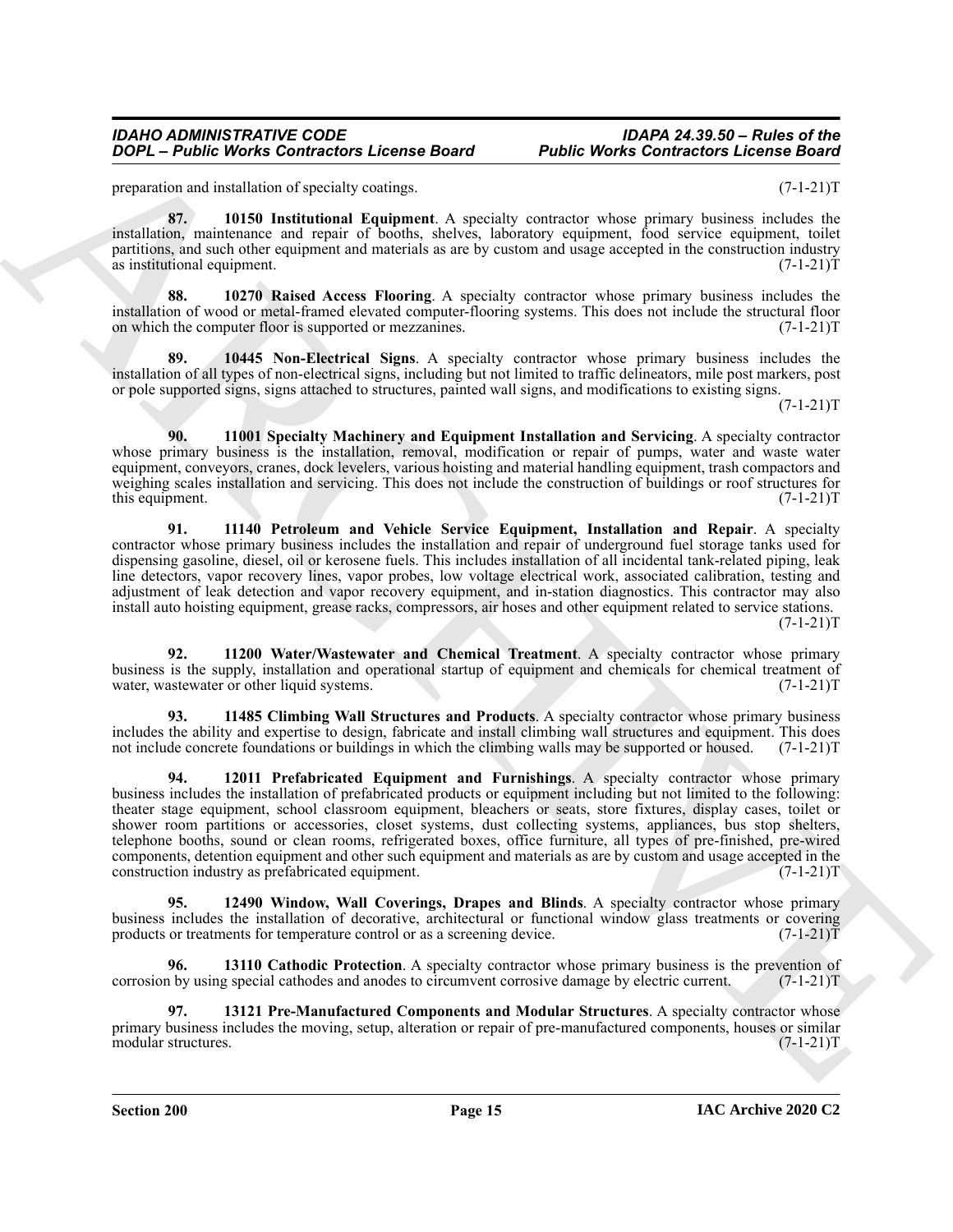<span id="page-15-11"></span><span id="page-15-9"></span>13125 Pre-Engineered Building Kits. A specialty contractor whose primary business includes the assembly of pre-engineered building kits or structures obtained from a single source. This category is limited to assembly only of pre-engineered metal buildings, pole buildings, sunrooms, geodesic structures, aluminum domes, air supported structures, manufactured built greenhouses or similar structures. This does not include any other categories such as concrete foundations, carpentry, plumbing, heating or cooling, or electrical work. (7-1-21)T

**2004 Control to the control to the method Property Control to the state of the state of the state of the state of the state of the state of the state of the state of the state of the state of the state of the state of 99. 13150 Swimming Pools and Spas**. A specialty contractor whose primary business includes the ability to construct swimming pools, spas or hot tubs including excavation and backfill of material, installation of concrete, Gunite, tile, pavers or other special materials used in pool construction. This category also includes the installation of heating and filtration equipment, using those trades or skills necessary for installing the equipment, which may require other licenses including electrical and plumbing.  $(7-1-21)$ which may require other licenses including electrical and plumbing.

<span id="page-15-1"></span>**100. 13165 Aquatic Recreational Equipment**. A specialty contractor whose primary business includes the ability and expertise to design, fabricate and erect water slides and water park equipment and structures. This does not include any other categories such as concrete foundations, carpentry, plumbing, heating, cooling or electrical work.  $(7-1-21)T$ work. (7-1-21)T

<span id="page-15-2"></span>**101. 13201 Circular Prestressed Concrete Storage Tanks (Liquid and Bulk)**. A specialty contractor whose primary business is the construction of circular prestressed concrete structures post-tensioned with circumferential tendons or wrapped circular prestressing. (7-1-21) circumferential tendons or wrapped circular prestressing.

<span id="page-15-6"></span>**102. 13280 Hazardous Material Remediation**. A specialty contractor whose primary business includes the ability and expertise to safely encapsulate, remove, handle or dispose of hazardous materials within buildings, including but not limited to asbestos, lead and chemicals. Contractors must be properly licensed and certified.

 $(7-1-21)T$ 

<span id="page-15-10"></span>**103. 13290 Radon Mitigation**. A specialty contractor whose primary business and expertise includes the detection and mitigation of Radon gas.

<span id="page-15-7"></span>**104. 13800 Instrumentation and Controls**. A specialty contractor whose primary business includes the installation, alteration or repair of instrumentation and control systems used to integrate equipment, sensors, monitors' controls and mechanical operators for industrial processes, building equipment, mechanical devices and related equipment. (7-1-21)T

<span id="page-15-0"></span>**105. 13850 Alarm Systems**. A specialty contractor whose primary business includes the installation, alteration and repair of communication and alarm systems, including the mechanical apparatus, devices, piping and equipment appurtenant thereto (except electrical). equipment appurtenant thereto (except electrical).

<span id="page-15-5"></span>**106. 13930 Fire Suppression Systems (Wet and Dry-Pipe Sprinklers)**. A specialty contractor whose primary business includes the ability and expertise to lay out, fabricate and install approved types of Wet-Pipe and Dry-Pipe fire suppression systems, charged with water, including all mechanical apparatus, devices, piping and equipment appurtenant thereto. Licensure with State Fire Marshal is required. (7-1-21) (7)

<span id="page-15-4"></span>**107. 13970 Fire Extinguisher and Fire Suppression Systems**. A specialty contractor whose primary business is the installation of pre-engineered or pre-manufactured fixed chemical extinguishing systems primarily used for protecting kitchen-cooking equipment and electrical devices. Contractor also furnishes, installs and maintains portable fire extinguishers. (7-1-21) T

<span id="page-15-3"></span>**108. 14200 Elevators, Lifts and Hoists**. A specialty contractor whose primary business includes the ability to safely and efficiently install, service and repair all elevators, lifts, hoists, including the fabrication, erection and installation of sheave beams, sheave motors, cable and wire rope, guides, cabs, counterweights, doors, sidewalk elevators, automatic and manual controls, signal systems and other devices, apparatus and equipment appurtenant to the installation.

<span id="page-15-8"></span>**109. 15100 Pipe Fitter and Process Piping**. A specialty contractor whose primary business is the installation of piping for fluids and gases or materials. This category does not include domestic water, sewage, fire protection and utilities as they are covered under other categories. (7-1-21) protection and utilities as they are covered under other categories.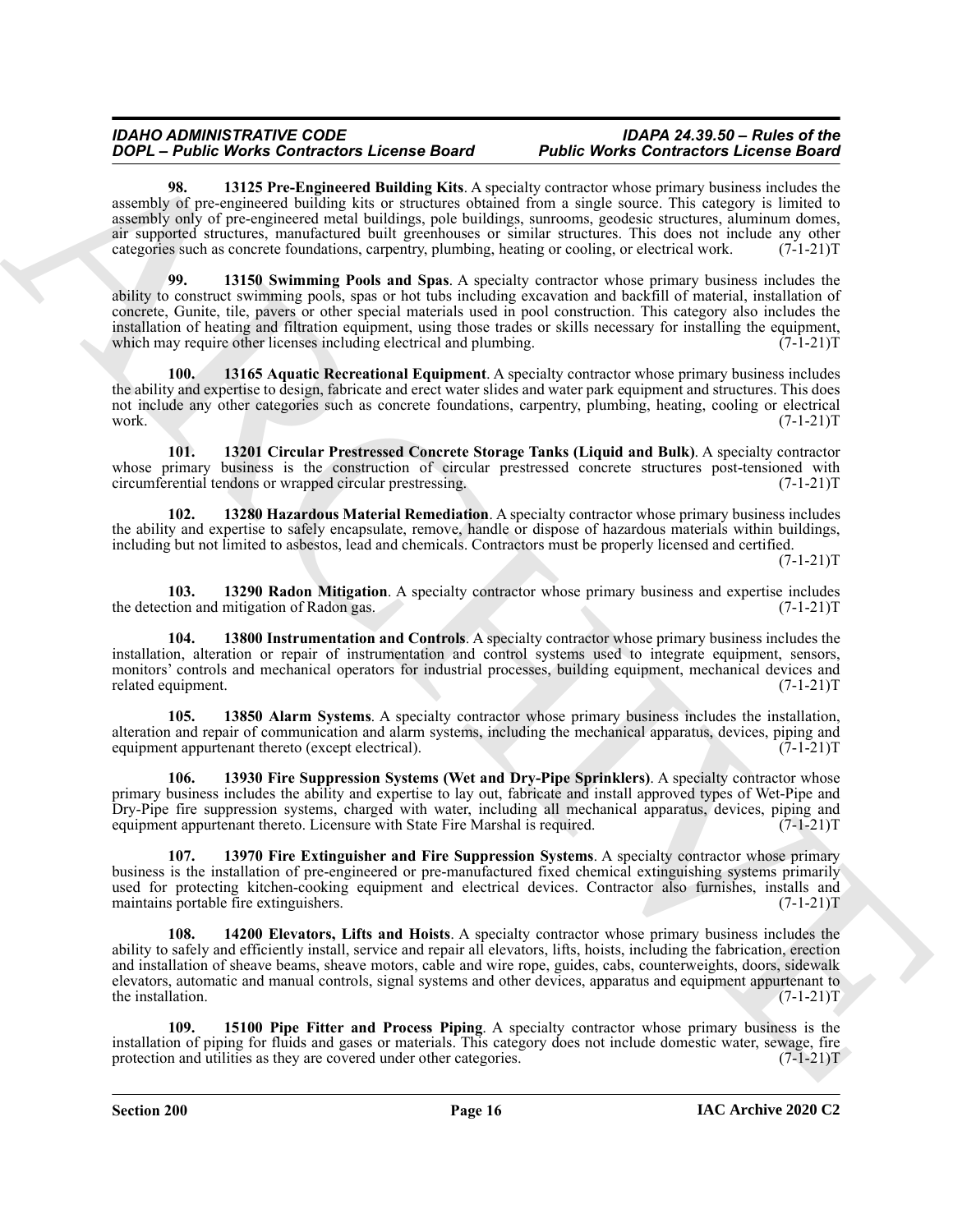<span id="page-16-9"></span>**110. 15400 Plumbing**. A specialty contractor whose primary business includes the ability to create and maintain sanitary conditions in buildings, by providing a permanent means for a supply of safe, pure and wholesome water, ample in volume and of suitable temperatures for drinking, cooking, bathing, washing, cleaning, and to cleanse all waste receptacles and like means for the reception, speedy and complete removal from the premises of all fluid and semi-fluid organic wastes and other impurities incidental to life and the occupation of such premises, including a safe and adequate supply of gases for lighting, heating, and industrial purposes. (Licensure with Division of Building Safety is required).  $(7-1-21)T$ 

<span id="page-16-0"></span>**15510 Boiler and Steam Fitting**. A specialty contractor who installs, services and repairs boilers and associated steam distribution systems. This category is limited to work not requiring a heating, ventilating, and air conditioning (HVAC) license issued by the Division of Building Safety. (7-1-21)T air conditioning (HVAC) license issued by the Division of Building Safety.

<span id="page-16-10"></span><span id="page-16-1"></span>**15550 Chimney Repair.** A specialty contractor whose primary business includes the cleaning or repair of multi-type chimneys, flues or emission control devices used to conduct smoke and gases of combustion from above a fire to the outside area. (7-1-21) from above a fire to the outside area.

**2006** - **PRobe Works Contractors Lecense Board** Public Works Contractors Lecense about 2008 - 158 Million to the state of the state of the state of the state of the state of the state of the state of the state of the sta **113. 15600 Refrigeration**. A specialty contractor whose primary business includes the art, ability, experience, knowledge, science and expertise to construct, erect, install, maintain, service and repair devices, machinery and units for the control of air temperatures below fifty (50) degrees Fahrenheit in refrigerators, refrigerator rooms, and insulated refrigerated spaces and the construction, erection, fabrication and installation of such refrigerators, refrigerator rooms, and insulated refrigerator spaces, temperature insulation, air conditioning units, ducts, blowers, registers, humidity and thermostatic controls of any part or any combination thereof, in such a manner that, under an agreed specification acceptable refrigeration plants and units can be executed, fabricated, installed, maintained, serviced and repaired, but does not include those contractors who install gas fuel or electric power<br>services for such refrigerator plants or other units. (7-1-21) services for such refrigerator plants or other units.

<span id="page-16-7"></span>**114. 15700 Heating, Ventilation, and Air Conditioning (HVAC)**. A specialty contractor whose primary business includes the installation, alteration and repair of heating, ventilating, and air conditioning (HVAC) systems. Licensure by the Division of Building Safety as an HVAC contractor is required. (7-1-21)T systems. Licensure by the Division of Building Safety as an HVAC contractor is required.

<span id="page-16-11"></span>**115. 15950 Testing and Balancing of Systems**. A specialty contractor whose primary business includes the installation of devices and performs any work related to providing for a specified flow of air or water in all types of heating, cooling or piping systems. (7-1-21)T

<span id="page-16-6"></span>**116. 16000 Electrical**. A contractor engaging in, conducting, or carrying on the business of installing wires or equipment to carry electric current or installing electrical apparatus to be operated by such current. A contractor licensed in this category may perform all work covered in categories defined in Subsection 200.118 of these rules. A contractor in this category must be an electrical contractor, licensed pursuant to Section 54-1007(1), Idaho Code. (7-1-21)T Idaho Code. (7-1-21)T

<span id="page-16-2"></span>**117. 16700 Communication**. A specialty contractor whose primary business includes the installation, alteration or repair of communication systems (voice, data, television, microwave, and other communication systems).  $(7-1-21)T$ 

**118. 16800 Limited Electrical Contractor**. A contractor engaging in, conducting, or carrying on the business of installing, altering, or repairing special classes of electrical wiring, apparatus, or equipment. A contractor in this category must be an electrical specialty contractor, licensed pursuant to Section 54-1007(1), Idaho Code, and may perform only that work included within the specialty license. Electrical specialty categories include, but are not limited to: (7-1-21)T  $\lim_{x \to 0}$  (7-1-21)T

<span id="page-16-8"></span><span id="page-16-5"></span><span id="page-16-4"></span><span id="page-16-3"></span>

| a. | Elevator, Dumbwaiter, Escalator or Moving-walk Electrical; | $(7-1-21)T$ |
|----|------------------------------------------------------------|-------------|
| b. | Sign Electrical;                                           | $(7-1-21)T$ |
| c. | <b>Manufacturing or Assembling Equipment;</b>              | $(7-1-21)T$ |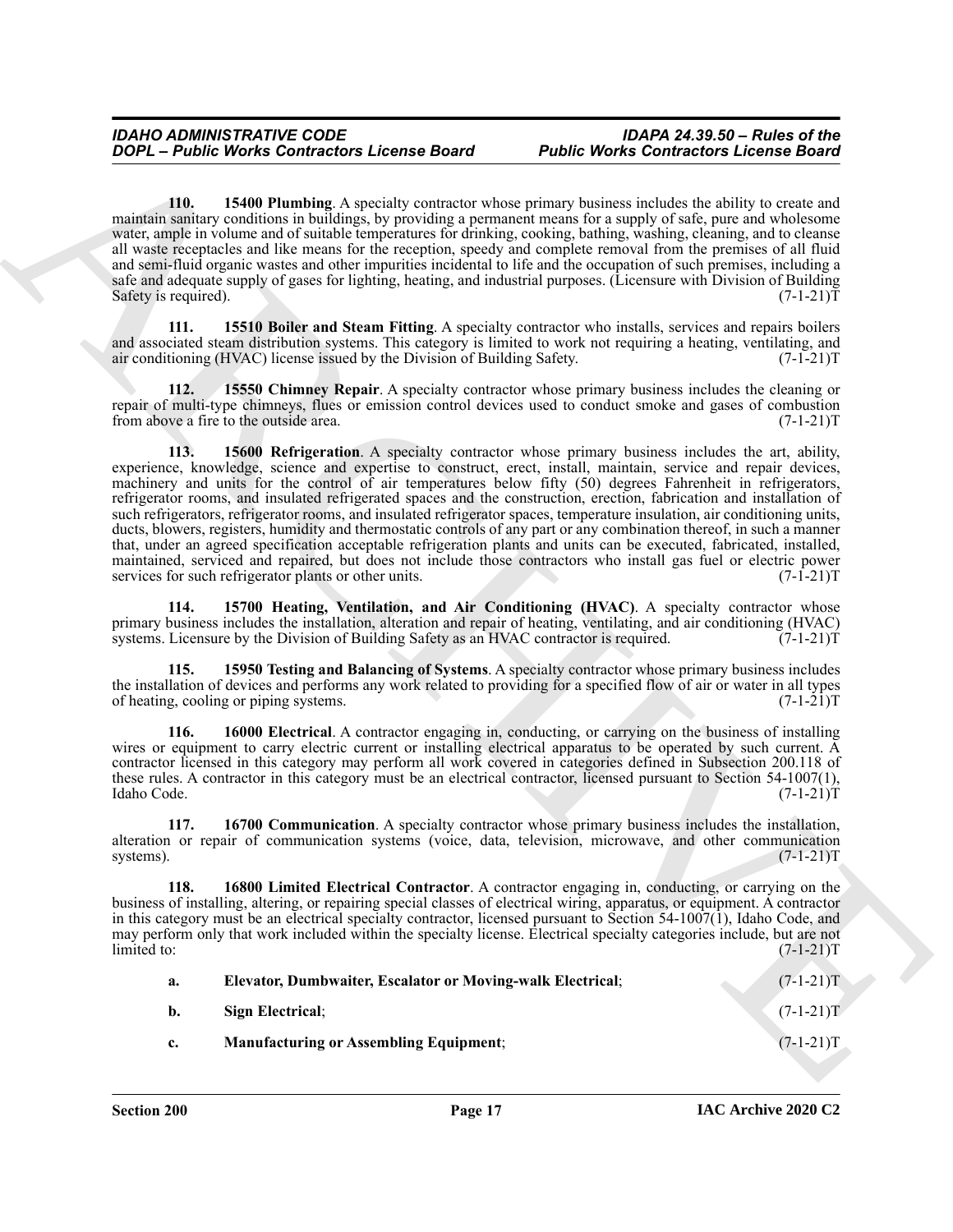<span id="page-17-13"></span><span id="page-17-9"></span><span id="page-17-8"></span><span id="page-17-7"></span><span id="page-17-6"></span><span id="page-17-5"></span><span id="page-17-4"></span>

|    | Limited Energy Electrical License (low voltage);      | $(7-1-21)T$ |
|----|-------------------------------------------------------|-------------|
| e. | <b>Irrigation Sprinkler Electrical;</b>               | $(7-1-21)T$ |
|    | Well Driller and Water Pump Installer Electrical; and | $(7-1-21)T$ |

#### <span id="page-17-12"></span><span id="page-17-11"></span><span id="page-17-10"></span><span id="page-17-3"></span><span id="page-17-2"></span><span id="page-17-1"></span><span id="page-17-0"></span>**201. FEES.**

| d.                     | <b>Limited Energy Electrical License (low voltage);</b>                                                                                                                                                                                                                                 |                                                          |                                                                                              | $(7-1-21)T$ |
|------------------------|-----------------------------------------------------------------------------------------------------------------------------------------------------------------------------------------------------------------------------------------------------------------------------------------|----------------------------------------------------------|----------------------------------------------------------------------------------------------|-------------|
|                        |                                                                                                                                                                                                                                                                                         |                                                          |                                                                                              |             |
| e.                     | <b>Irrigation Sprinkler Electrical;</b>                                                                                                                                                                                                                                                 |                                                          |                                                                                              | $(7-1-21)T$ |
| f.                     | Well Driller and Water Pump Installer Electrical; and                                                                                                                                                                                                                                   |                                                          |                                                                                              | $(7-1-21)T$ |
| g.                     | Refrigeration, Heating and Air Conditioning Electrical Installer.                                                                                                                                                                                                                       |                                                          |                                                                                              | $(7-1-21)T$ |
| 119.                   | construction, modification, and maintenance of golf courses. This includes clearing, excavation, grading,<br>landscaping, sprinkler systems and associated work. This does not include the construction of buildings or structures<br>such as clubhouses, maintenance or storage sheds. |                                                          | 18100 Golf Course Construction. A specialty contractor whose primary business includes the   | $(7-1-21)T$ |
| 120.                   | marine construction under and above water.                                                                                                                                                                                                                                              |                                                          | 18200 Underwater Installation and Diving. A specialty contractor whose primary business is   | $(7-1-21)T$ |
| 121.<br>well drilling. | ability and expertise to perform oil well drilling and other oil field related specialty work. This does not include water                                                                                                                                                              |                                                          | 18300 Develop Gas and Oil Wells. A specialty contractor whose primary business includes the  | $(7-1-21)T$ |
| 122.                   | business includes cleaning and nonstructural restoration after fire, flood or natural disasters.                                                                                                                                                                                        |                                                          | 18400 Nonstructural Restoration After Fire or Flood. A specialty contractor whose primary    | $(7-1-21)T$ |
| 123.                   | includes the cleaning and maintenance of a structure designed for the shelter, enclosure and support of persons,<br>chattels, personal and moveable property of any kind.                                                                                                               |                                                          | 18600 Building Cleaning and Maintenance. A specialty contractor whose primary business       | $(7-1-21)T$ |
|                        |                                                                                                                                                                                                                                                                                         |                                                          |                                                                                              |             |
| 124.                   | removal or disposal of snow from roads, streets, parking lots and other areas of the public rights-of-way. $(7-1-21)$ T                                                                                                                                                                 |                                                          | 18700 Snow Removal. A specialty contractor whose primary business includes the plowing,      |             |
| 125.                   | business includes the clearing of trash and debris by manual or automated means from public thoroughfares. This<br>category also includes cutting or mowing of grasses, plants, or weeds from public rights-of-way.                                                                     |                                                          | 18800 Roadway Cleaning, Sweeping and Mowing. A specialty contractor whose primary            | $(7-1-21)T$ |
| FEES.                  |                                                                                                                                                                                                                                                                                         |                                                          |                                                                                              |             |
| 01.                    | for each class of public works contractor licenses are as provided below.                                                                                                                                                                                                               |                                                          | Public Works Contractor Licensing Fees. In accordance with Section 54-1904, Idaho Code, fees |             |
|                        |                                                                                                                                                                                                                                                                                         | <b>TABLE 201.01 - INITIAL AND RENEWAL LICENSING FEES</b> |                                                                                              |             |
|                        | <b>License Class</b>                                                                                                                                                                                                                                                                    | <b>Initial Fee</b>                                       | <b>Renewal Fee</b>                                                                           |             |
|                        | Unlimited                                                                                                                                                                                                                                                                               | \$550                                                    | \$440                                                                                        |             |
|                        | AAA                                                                                                                                                                                                                                                                                     | \$450                                                    | \$360                                                                                        |             |
|                        | AA<br>A                                                                                                                                                                                                                                                                                 | \$350<br>\$250                                           | \$280<br>\$160                                                                               |             |
|                        | B                                                                                                                                                                                                                                                                                       | \$150                                                    | \$120                                                                                        |             |
| 201.                   | CC                                                                                                                                                                                                                                                                                      | \$125                                                    | \$100                                                                                        |             |
|                        | $\mathsf C$                                                                                                                                                                                                                                                                             | \$100                                                    | \$80                                                                                         |             |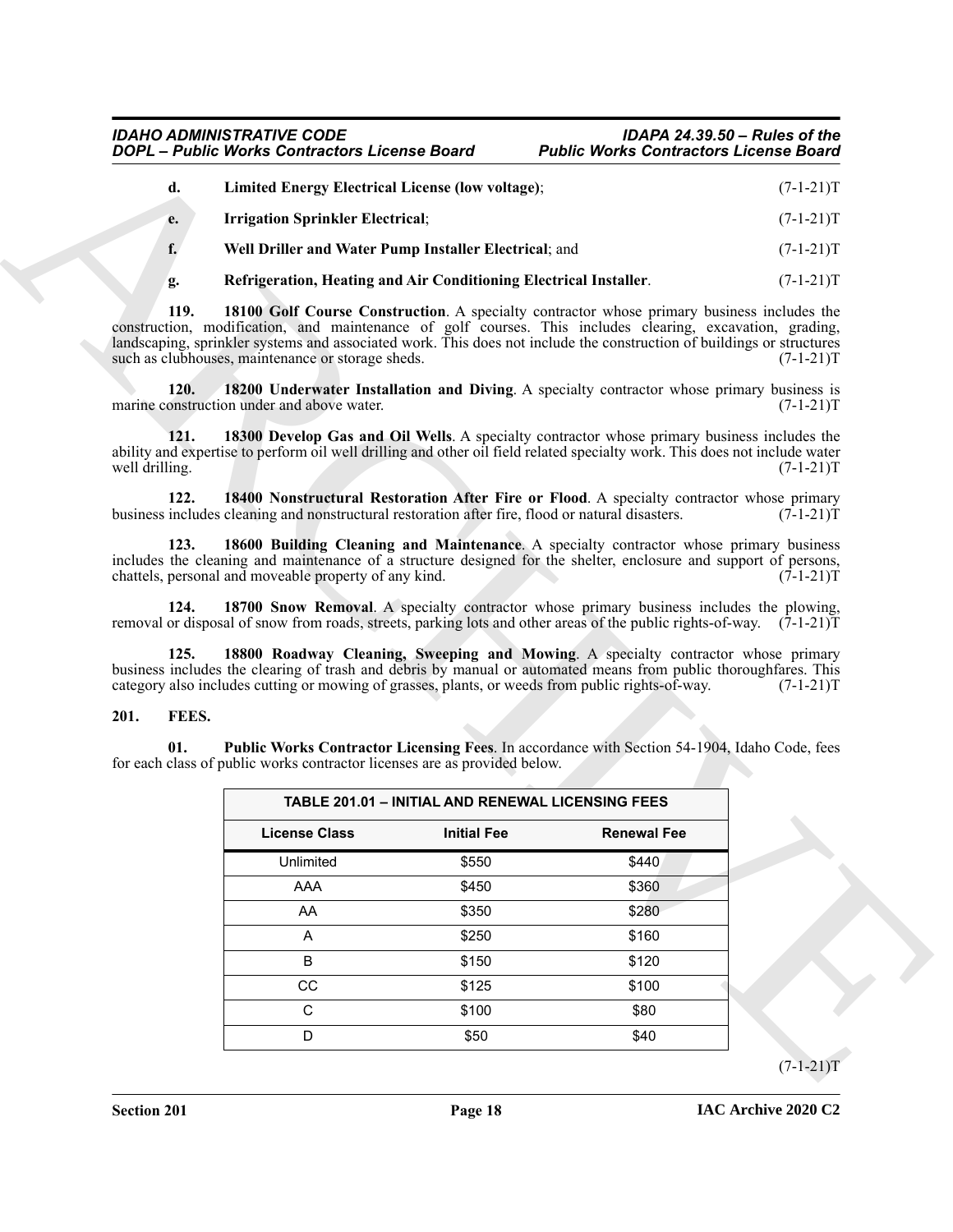**02. Construction Manager Licensing Fees**. Fees for construction manager licenses are, in accordance with Section 54-4510, Idaho Code, as follows:

<span id="page-18-11"></span>

| <b>TABLE 201.02 - CONSTRUCTION MANAGER LICENSING FEES</b> |                                   |  |  |
|-----------------------------------------------------------|-----------------------------------|--|--|
| <b>License Activity</b>                                   | Fee                               |  |  |
| Initial Licensing                                         | \$200                             |  |  |
| License Renewal                                           | \$200                             |  |  |
| Inactive License                                          | \$50                              |  |  |
| I icense Reinstatement                                    | \$200                             |  |  |
| <b>Fxam Administration</b>                                | Fee established by testing agency |  |  |
| Certificate of Authority                                  | \$100                             |  |  |

<span id="page-18-12"></span><span id="page-18-10"></span>**03. Payment of Fees**. Fees are payable to "Division of Building Safety -- Public Works Contractors."  $(7-1-21)T$ 

**04. Application Filed With Fees**. An application filed without the listed fees is deemed incomplete ned to the applicant. (7-1-21) and returned to the applicant.

#### <span id="page-18-9"></span><span id="page-18-0"></span>**202. COMPLAINTS.**

Complaints alleging a violation of Title 54, Chapter 19, Idaho Code, or these rules must be in writing and filed with the administrator. All complaints must be verified and submitted on forms provided by the Board. (7-1-21)T

#### <span id="page-18-1"></span>**203. -- 299. (RESERVED)**

#### <span id="page-18-7"></span><span id="page-18-2"></span>**300. BUSINESS ORGANIZATION -- CHANGES IN ORGANIZATION OR STRUCTURE -- MEMBERS OF JOINT VENTURES - CHANGES FOR REASONS OTHER THAN DEATH.**

**COPY**  $\vec{A} = \vec{B}$  (Material Contractor License Board Public Works Contractor License Board<br>
with section 44-5 in (the interded Material Pers. Position contracts multiply in the section section 44-5 in (1,1-1)<br>
with sec A licensed public works contractor or construction manager who undergoes a change in business organization or structure (such as a change from an individual proprietor to a partnership, corporation, limited liability partnership, limited liability company, joint venture, or other combination thereof), or where there is a change in ownership, must file an application for a new license on behalf of such successor organization or new owners within sixty (60) days after such change occurs. The administrator may authorize the continuous operation of the licensee as a contractor during the interim period until the application of the successor organization is reviewed; provided written notice of such change is filed within thirty (30) days after such change occurs. Each participant in a joint venture must be licensed at the time of bidding. Where there is a change in the surviving members of a licensed partnership, limited liability company, or limited liability partnership, due to a reason other than the death of one (1) of the partners, the remaining or succeeding member or members are required to file an application for an original licen remaining or succeeding member or members are required to file an application for an original license.

#### <span id="page-18-3"></span>**301. -- 399. (RESERVED)**

#### <span id="page-18-4"></span>**400. CERTIFICATES -- DISPLAY AND POSSESSION.**

Licensee must sign and display the license certificate issued to him in his main office or chief place of business and must furnish satisfactory evidence of the possession of a current license upon the administrator's demand. (7-1-21)T

#### <span id="page-18-13"></span><span id="page-18-5"></span>**401. LICENSE NUMBER ON BIDS.**

Licensee must place his license number on any and all bids submitted or contracts entered into, for any public works projects in the state of Idaho. (7-1-21)T

#### <span id="page-18-8"></span><span id="page-18-6"></span>**402. CHANGES IN LICENSE CERTIFICATE.**

When any change in the license certificate has been approved by the Board, a new license certificate will be issued.  $(7-1-21)T$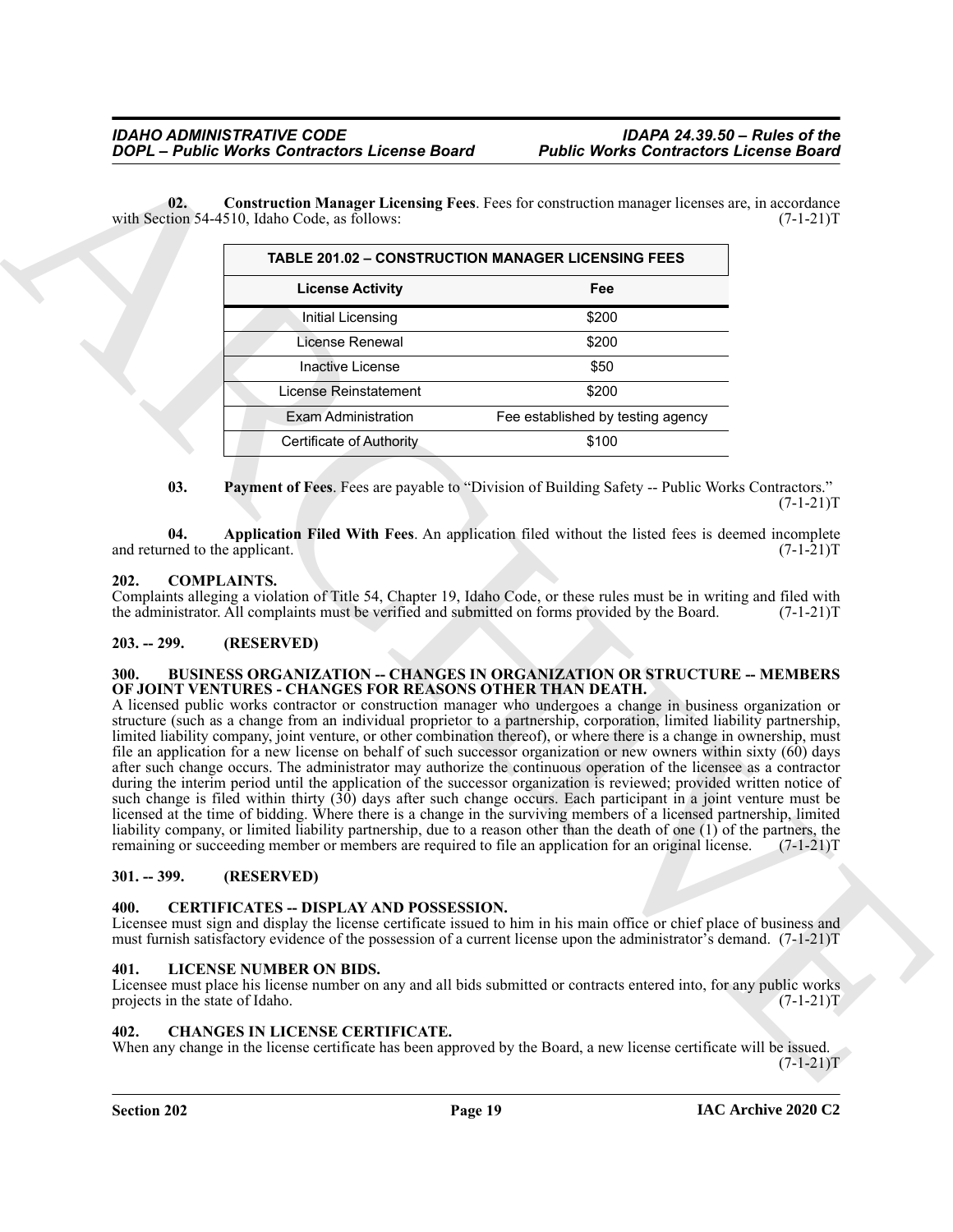#### <span id="page-19-0"></span>**403. -- 501. (RESERVED)**

#### <span id="page-19-10"></span><span id="page-19-1"></span>**502. TECHNICALITIES OF FORM.**

The administrator may, during any hearing or proceeding waive any technicalities of form not deemed necessary in the circumstances.  $(7-1-21)$ T the circumstances.

#### <span id="page-19-7"></span><span id="page-19-2"></span>**503. HEARINGS.**

The general procedure for hearings before the administrator and the Board is as prescribed in these rules and Title 67, Chapter 52, Idaho Code. (7-1-21)T

<span id="page-19-8"></span>**01. Notes**. Any interested persons may request, in writing, five (5) days before any scheduled hearing in a contested case that the oral proceedings thereof be taken in the form of stenographic notes to be transcribed at his own expense. (7-1-21)T

<span id="page-19-9"></span>**02. Procedure**. The Board reserves the right to amend, modify or repeal all or any part of the above procedure or to dispense with any part thereof, at any hearing before the Board, as it may deem necessary in the circumstances.  $(7-1-21)$ T circumstances.

#### <span id="page-19-3"></span>**504. -- 599. (RESERVED)**

#### <span id="page-19-6"></span><span id="page-19-4"></span>**600. CONSTRUCTION MANAGER EXAMINATIONS.**

**2006** - **Budde Works Contractors Leonse Board Public Works Contractors Leonse Board**<br>
40.3 - TECHNICALITIES OF PORM.<br>
The administration of PORM.<br>
The administration of the state of the state of the state of the state If the applicant fails an examination, the applicant may take the examination a second time. A grade of at least seventy-five percent (75%) is required to pass each section of the examination. If the applicant fails to score a passing grade, the applicant must pass all failed sections within one (1) year of the initial test date. If the applicant fails to achieve a passing grade in each individual section on the second examination, the applicant must wait one (1) full year before taking the examination again. The applicant must then take and pass all sections of the examination (receiving no credit for sections successfully completed during the previous year). (7-1-21) (receiving no credit for sections successfully completed during the previous year).

#### <span id="page-19-5"></span>**601. -- 999. (RESERVED)**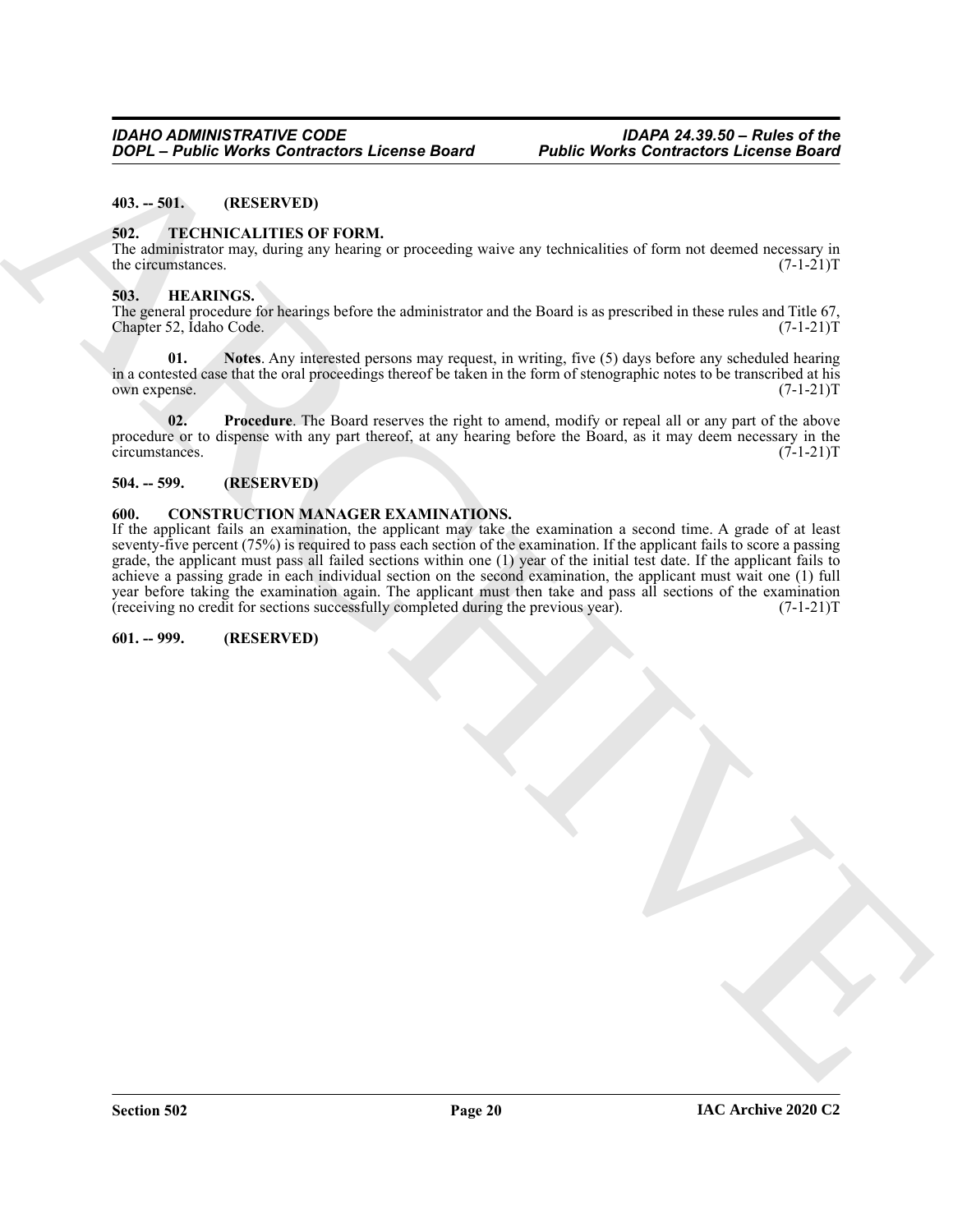# *Subject Index*

#### **A**

Application For Licensure - Documentation, Appraisals, References, Bonding, & Financial Statements 4 Application Documentation 5 Application for Change in Licensing Class 5 Appraisals 6 Extension of Time to File Financial Statement 6 References 6

#### **B**

Business Organization - Changes In Organization Or Structure - Members Of Joint Ventures - Changes For Reasons Other Than Death 19

#### **C**

Changes In License Certificate 19 Communication 3 Complaints 19 Construction Manager Examinations 20

#### **D**

Definitions, IDAPA 24.39.50 3 Applicant 3 Compiled 3 Estimated Cost 3 Financial Statement 3 Incidental Work 3 Independent Audit Report 3 Licensee 3 Qualified Individual 3 Reviewed 3

# **E**

Examination 6 Failed Examinations 7 Frequency of Conducting of Examinations 6 Professional Testing Services 6 Required Score 7

# **F**

Fees 18 Application Filed With Fees 19 Construction Manager Licensing Fees 19 Payment of Fees 19 Public Works Contractor Licensing Fees 18 Financial Requirements 6 Form & Content Of Petition 3 Form 3 Service 4

## **H**

Hearings 20 Notes 20 Procedure 20

#### **I**

Individual Qualified By Examination 7 Reasonable Length of Time 7 Written Notice 7

# **L**

Lapsed Licenses 4 Approval of Petition 4 Expedited Licensure 4 Extension of Time 4 Failure to File 4 Filing Deadline 4 Legal Authority 3 License Number On Bids 19 License Renewal -- Filing Deadlines 4 Limitations 7 One License 7 Previous License Null & Void 7 Total Bid Cost 7 Two or More Licensees 7 Type 4 License Holder 7

### **N**

**P**

Notice 4

Petitions 3 Petitions For Extension Of Time To File 4

#### **S**

Special Provisions Covered In A Petition To Change Or Add Types Of Construction 4 Sprayed on Fireproofing, 07800 13

# **T**

Technicalities Of Form 20 Title 3 Type 4-Specialty Construction Categories 8 Acoustical Treatment, 09500 14 Alarm Systems, 13850 16 Aquatic Recreational Equipment, 13165 16 Asphalt Maintenance & Repair, Seal Coating, Crack Sealing & Chip Sealing, 02785 10 Asphalt Paving, 02740 10 Athletic & Recreational Surfaces, 02790 10 Blasting, 02319 9 Boiler & Steam Fitting, 15510 17

[A](#page-3-5)[RC](#page-18-7)[HI](#page-3-14)[VE](#page-8-3) Bridge Crossings & Box Culverts, 02855 11 Bridge Expansion Joints & Repair, 05830 12 Bridges & Structures, 02850 10 Building Cleaning & Maintenance, 18600 18 Carpentry, Framing & Remodeling, 06100 12 Cathodic Protection, 13110 15 Caulking & Joint Sealants, 07920 13 Chemical Cleaning & Masonry Restoration, 04900 12 Chimney Repair, 15550 17 Circular Prestressed Concrete Storage Tanks (Liquid & Bulk), 13201 16 Climbing Wall Structures & Products, 11485 15 Cold Milling, Rumble Strip Milling, Asphalt Reclaiming & Pavement Surface Grinding, 02965 11 Communication, 16700 17 Concrete Demolition, Concrete Sawing & Cutting, Core Drilling, Joint Sealing & Hydrocutting, 03900 12 Concrete Grouting, 03600 12 Concrete Reinforcing Rebar Installation, 03200 11 Concrete, 03300 11 Construction Zone Traffic Control, 01550 8 Craning & Erection, 01542 8 Crushing, 02720 10 Demolition, 02220 8 Develop Gas & Oil Wells, 18300 18 Dewatering & Subsurface Drainage, 02240 9 Docks - Log & Wood Structures, 06139 13 Doors, Gates, Specialty Doors & Activating Devices, 08100 13 Dredging, 02325 9 Drilled Piers, Pile Driving, Caisson Drilling, Geopier & Helical Piers, 02450 9 Drilling, 02210 8 Drywall, 09250 14 Dust Control, Dust Abatement & Dust Oiling, 02312 9 Earth Retention Systems, Mechanical Stabilized Earth Walls & Retaining Walls,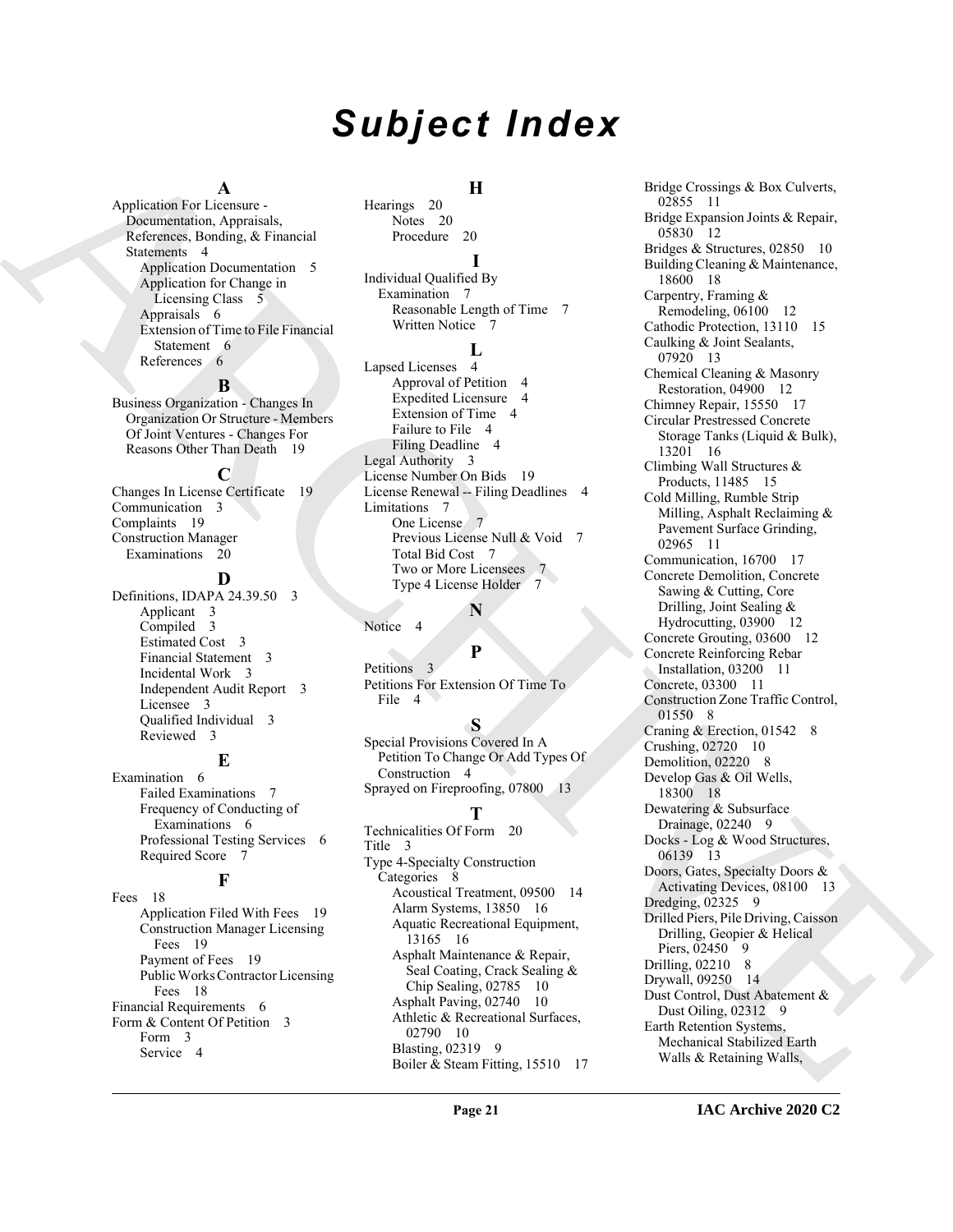#### *Subject Index (Cont'd)*

Control School (metamoral from a first stationary first stationary in the second of the second of the second of the second of the second of the second of the second of the second of the second of the second of the second 02260 9 Electrical Specialty Contractor as Defined by Electrical Bureau, 16800 Elevator, Dumbwaiter, Escalator or Moving-Walk Electrical 17 Irrigation Sprinkler Electrical 18 Limited Energy Electrical License (low voltage) 18 Manufacturing or Assembling Equipment 17 Refrigeration, Heating & Air Conditioning Electrical Installer 18 Sign Electrical 17 Well Driller & Water Pump Installer Electrical 18 Electrical, 16000 17 Elevators, Lifts & Hoists, 14200 16 Engineering, 01107 8 Environmental Remediation, Restoration & Soil Stabilization, 02195 8 Excavation & Grading, 02310 9 Excavation, Removal & Handling of Hazardous Material, 02110 8 Fencing, 02820 10 Finish Carpentry & Millwork, 06200 13 Fire Extinguisher & Fire Suppression Systems, 13970 16 Fire Suppression Systems (Wet & Dry-Pipe Sprinklers), 13930 16 Floor Covering & Carpeting, 09680 14 Flooring, 09600 14 Golf Course Construction, 18100 18 Guardrails & Safety Barriers, 02840 10 Gypcrete, 03500 12 Hauling, 02318 9 Hazardous Material Remediation, 13280 16 Heating, Ventilation, & Air Conditioning (HVAC), 15700 17 Horizontal & Directional Earth Boring, Trenching & Tunneling, 02404 9 Installation of Communication

Towers, 02580 10 Installation of School Playground Equipment, 02880 11 Institutional Equipment, 10150 15 Instrumentation & Controls, 13800 16 Landscape Maintenance, 02935 11 Landscaping, Seeding & Mulching, 02900 11 Lath & Plaster, 09200 14 Limited Electrical Contractor as Defined by Electrical Bureau, 16800 17 Log & Heavy Timber Construction, 06130 12 Logging, 02231 8 Masonry, 04000 12 Membrane Liners for Ponds & Reservoirs, 02660 10 Non-Electrical Signs, 10445 15 Nonstructural Restoration After Fire or Flood, 18400 18 Ornamental Metals, 05700 12 Painting & Decorating, 09900 14 Pest Control, Sterilization & Herbicide Applications, 02937 11 Petroleum & Vehicle Service Equipment, Installation & Repair, 11140 15 Pipe Fitter & Process Piping, 15100 16 Pipeline Cleaning, Sealing, Lining & Bursting, 02955 11 Plumbing, 15400 17 Post-Tensioned Concrete Structures or Structural Members, 03380 12 Pre-Engineered Building Kits, 13125 16 Prefabricated Equipment & Furnishings, 12011 15 Pre-Manufactured Components & Modular Structures, 13121 15 Pressure Grouting & Slab Jacking, 03650 12 Radon Mitigation, 13290 16 Raised Access Flooring, 10270 15 Refrigeration, 15600 17 Removal of Underground Storage Tanks, 02115 8 Roadway Cleaning, Sweeping & Mowing, 18800 18 Rock Trenching, 02317 9

Rockfall Mitigation & High Scaling, 02270 9 Roofing & Siding, 07400 13 Sand Blasting, 09950 14 Scaffolding & Shoring, 01541 8 Sheet Metal Flashings, Roof Specialties & Accessories, 07700 13 Siding & Decking, 07450 13 Site Clearing, 02230 8 Slope Stabilization, Hydroseeding, Hydromulching, Native Plant Revegetation for Erosion Control, 02910 11 Slurry Walls, 02265 9 Snow Removal, 18700 18 Specially Placed Concrete, Concrete Pumping & Shotcreting, 03370 11 Specialty Coatings, 09960 14 Specialty Machinery & Equipment Installation & Servicing, 11001 15 Sprinkler & Irrigation Systems, 02810 10 Steel Fabrication, Erection & Installation, 05100 12 Steel Stud Framing, 09110 14 Structural Moving, 02990 11 Stucco & Exterior Insulation Finish Systems (EIFS), 07240 13 Swimming Pools & Spas, 13150 16 Temporary Erosion & Sediment Controls, 01570 8 Testing & Balancing of Systems, 15950 17 Thermal Insulation, 07200 13 Tile & Terrazzo, 09300 14 Traffic Marking & Striping, 02761 10 Traffic Signs & Signals, 02890 11 Tree Removal & Trimming, 02232 9 Underwater Installation & Diving, 18200 18 Utilities, 02500 9 Water/Wastewater & Chemical Treatment, 11200 15 Waterproofing & Dampproofing, 07100 13 Welding, 05090 12 Well Drilling, 02520 10 Window, Wall Coverings, Drapes & Blinds, 12490 15